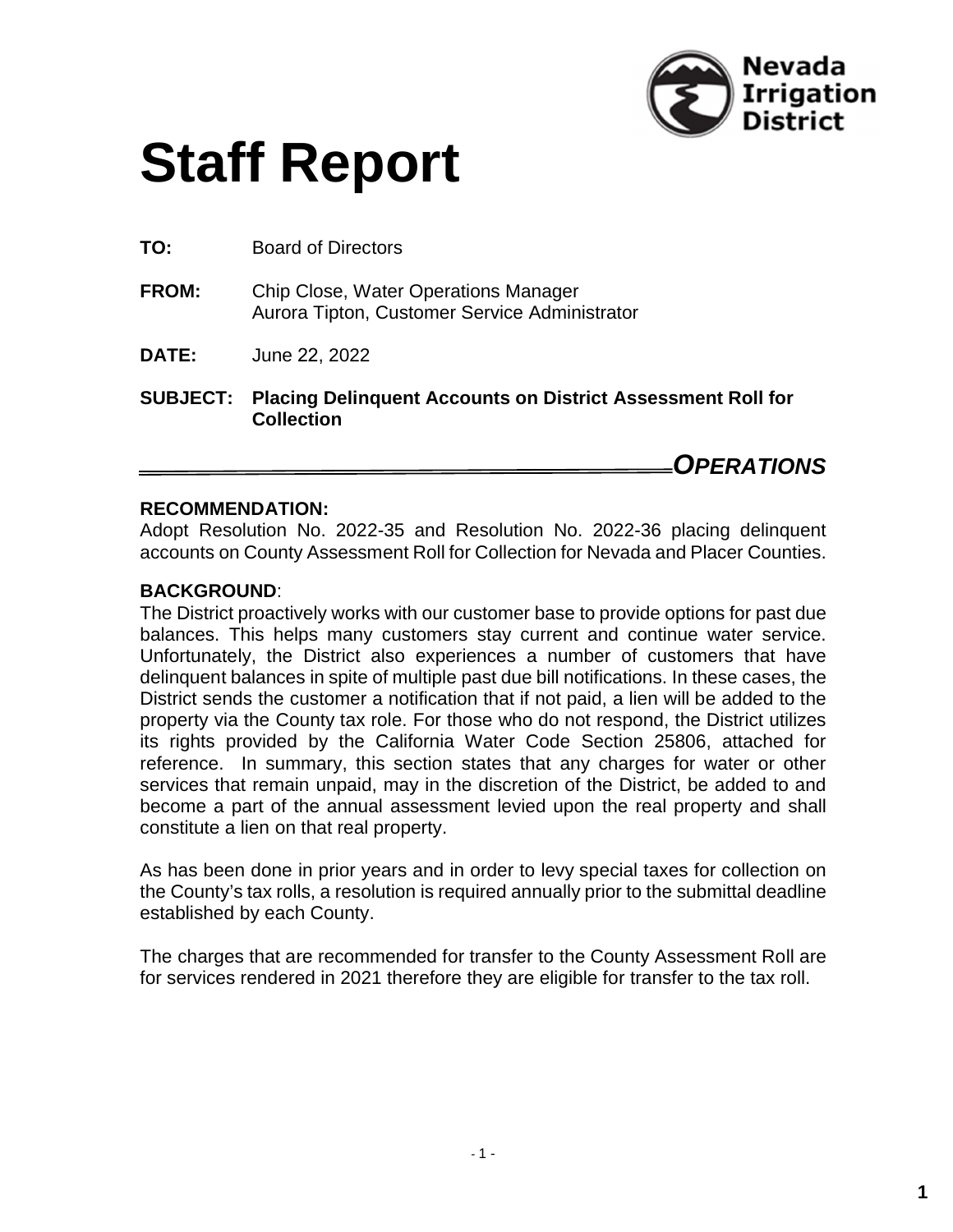The following table summarizes 10 years of tax transfer data by number of parcels and total delinquent balance:

| <b>TAX</b>      |               |                   |
|-----------------|---------------|-------------------|
| <b>TRANSFER</b> | <b>PARCEL</b> | <b>DELINQUENT</b> |
| <b>YEAR</b>     | <b>COUNT</b>  | <b>BALANCE</b>    |
| 2022            | 1,041         | \$210,312.80      |
| 2021            | 845           | 193,213.57<br>\$  |
| 2020            | 777           | 95,953.73<br>\$   |
| 2019            | 540           | 83,038.82<br>\$   |
| 2018            | 523           | 97,795.82<br>\$   |
| 2017            | 543           | 83,235.70<br>\$   |
| 2016            | 517           | 70,572.90<br>\$   |
| 2015            | 559           | 71,804.02<br>\$   |
| 2014            | 582           | 89,539.66<br>\$   |
| 2013            | 591           | 105,399.94        |

### **BUDGETARY IMPACT**:

A total of \$210,585.36 for charges billed and uncollected in 2021 will be realized upon the adoption of the resolutions.

Attachments (5):

- Graph of 10-year tax collection trend by parcel count
- Graph of 10-year tax collection trend by total delinquent balance
- State of California Water Code Section 25806
- Resolution No. 2022-35 with exhibits
- Resolution No. 2022-36 with exhibits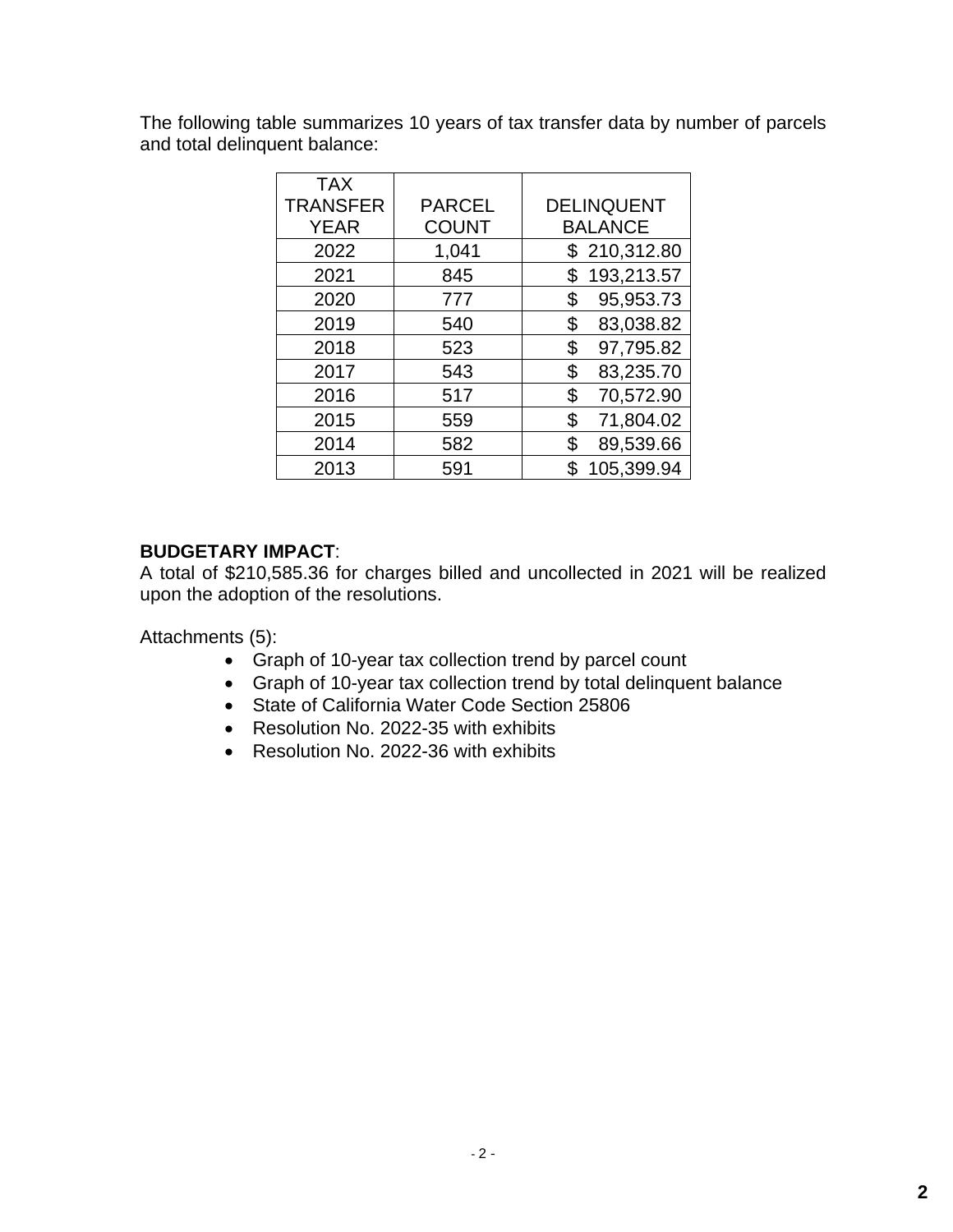

### **10 Year Tax Collection Trend by Parcel Count**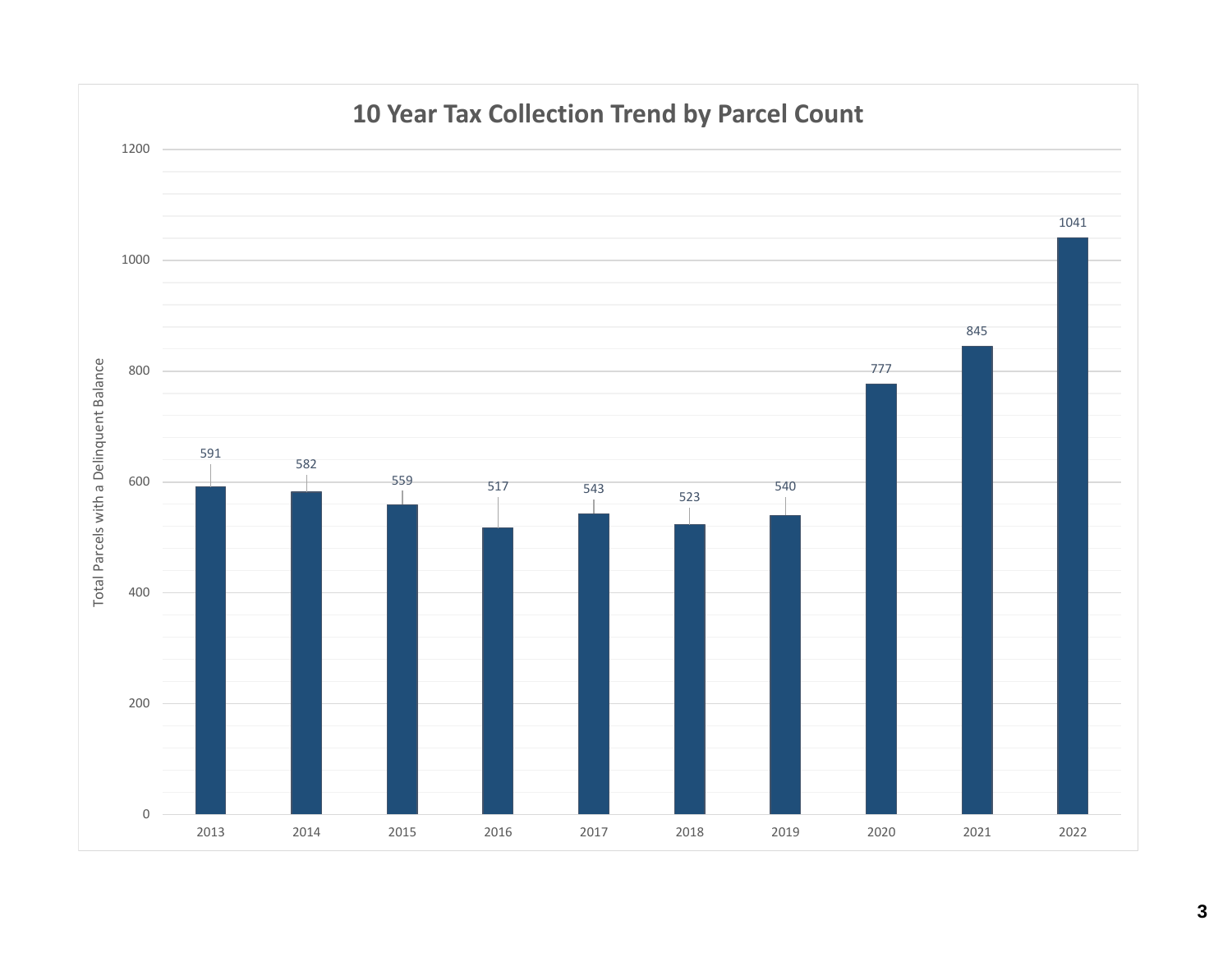

#### **4**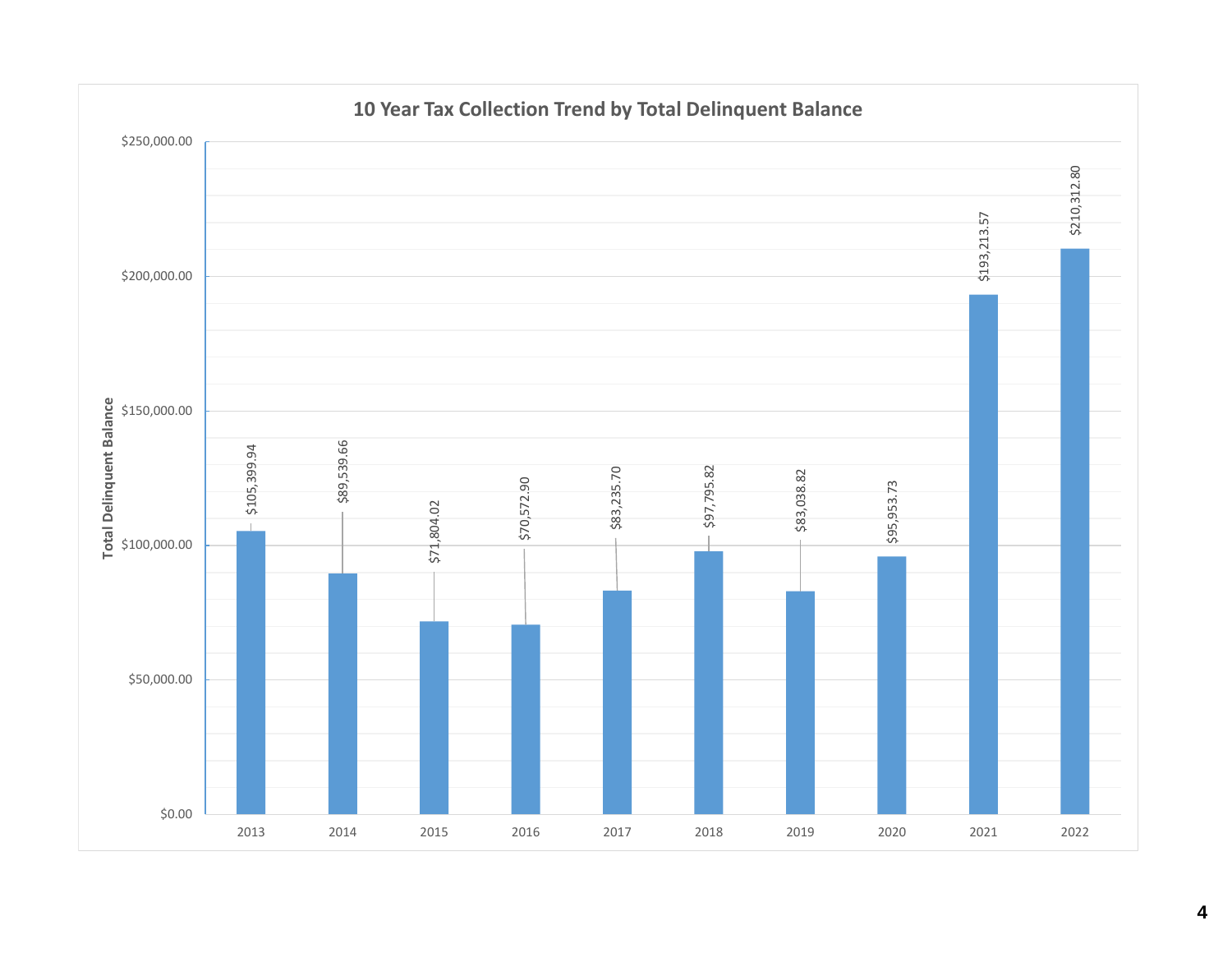

**State of California**

**WATER CODE**

**Section 25806**

25806. (a) In case any charges for water and other services or either remain unpaid, the amount of the unpaid charges may, in the discretion of the district:

(1) If unpaid at the time specified for delivery of the assessment book to the collector, be added to and become a part of the annual assessment levied upon the real property upon which the water for which the charges are unpaid was used and upon the real property subject to the charges for any other district services and shall constitute a lien on that real property. However, if, during the year preceding the date on which the first installment of real property taxes which evidence the charges appears on the roll, any real property to which the lien would attach has been transferred or conveyed to a bona fide purchaser for value, or if a lien of a bona fide encumbrancer for value has been created and attaches thereon, then the lien which would otherwise be imposed by this subdivision shall not be added to and become part of the annual assessment nor shall it attach to the real property.

(2) Be secured at any time by filing for record in the office of the county recorder of any county, a certificate specifying the amount of the charges and the name and address of the person liable therefor.

From the time of recordation of the certificate, the amount required to be paid together with interest and penalty constitutes a lien upon all real property in the county owned by the person or afterwards, and before the lien expires, acquired by him or her. The lien has the force, priority, and effect of a judgment lien and shall continue for 10 years from the date of the filing of the certificate unless sooner released or otherwise discharged. The lien may, within 10 years from the filing of the certificate or within 10 years from the date of the last extension of the lien in the manner herein provided, be extended by filing for record a new certificate in the office of the county recorder of any county and from the time of the filing the lien shall be extended to the real property in such county for 10 years unless sooner released or otherwise discharged.

When the charges have become delinquent, they may be collected in the manner provided for the collection of delinquent assessments in Chapter 5 (commencing with Section 26075) and Chapter 6 (commencing with Section 26225) of Division 11 of Part 10.

(b) Where the county assumes the responsibility of assessment and collection pursuant to Chapter 7 (commencing with Section 26500), the amount of the unpaid charges may be added to, and become part of, the annual assessment levied upon the real property upon which the water for which the charges are unpaid was used and upon the real property subject to the charges for any other district services and shall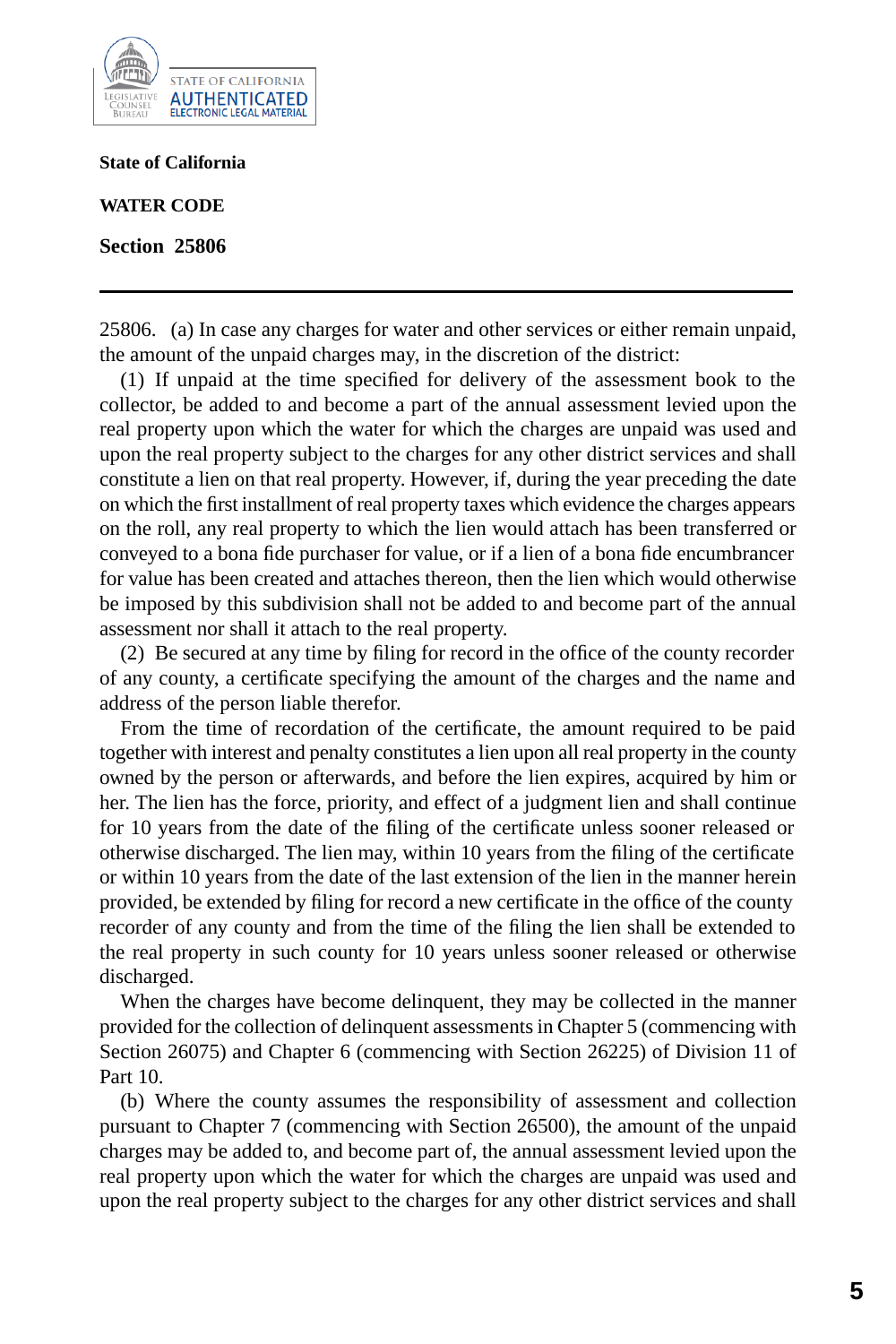constitute a lien on that real property upon recordation of the order confirming the assessment in the office of the county recorder of the county in which the real property is situated. However, if, during the year preceding the date on which the first installment of real property taxes which evidence the charges appears on the roll, any real property to which the lien would attach has been transferred or conveyed to a bona fide purchaser for value, or if a lien of a bona fide encumbrancer for value has been created and attaches thereon, then the lien which would otherwise be imposed by this subdivision shall not attach to the real property and the costs of the water and services or either, as confirmed, relating to the property shall be transferred to the unsecured roll for collection.

(Amended by Stats. 1987, Ch. 1052, Sec. 2.)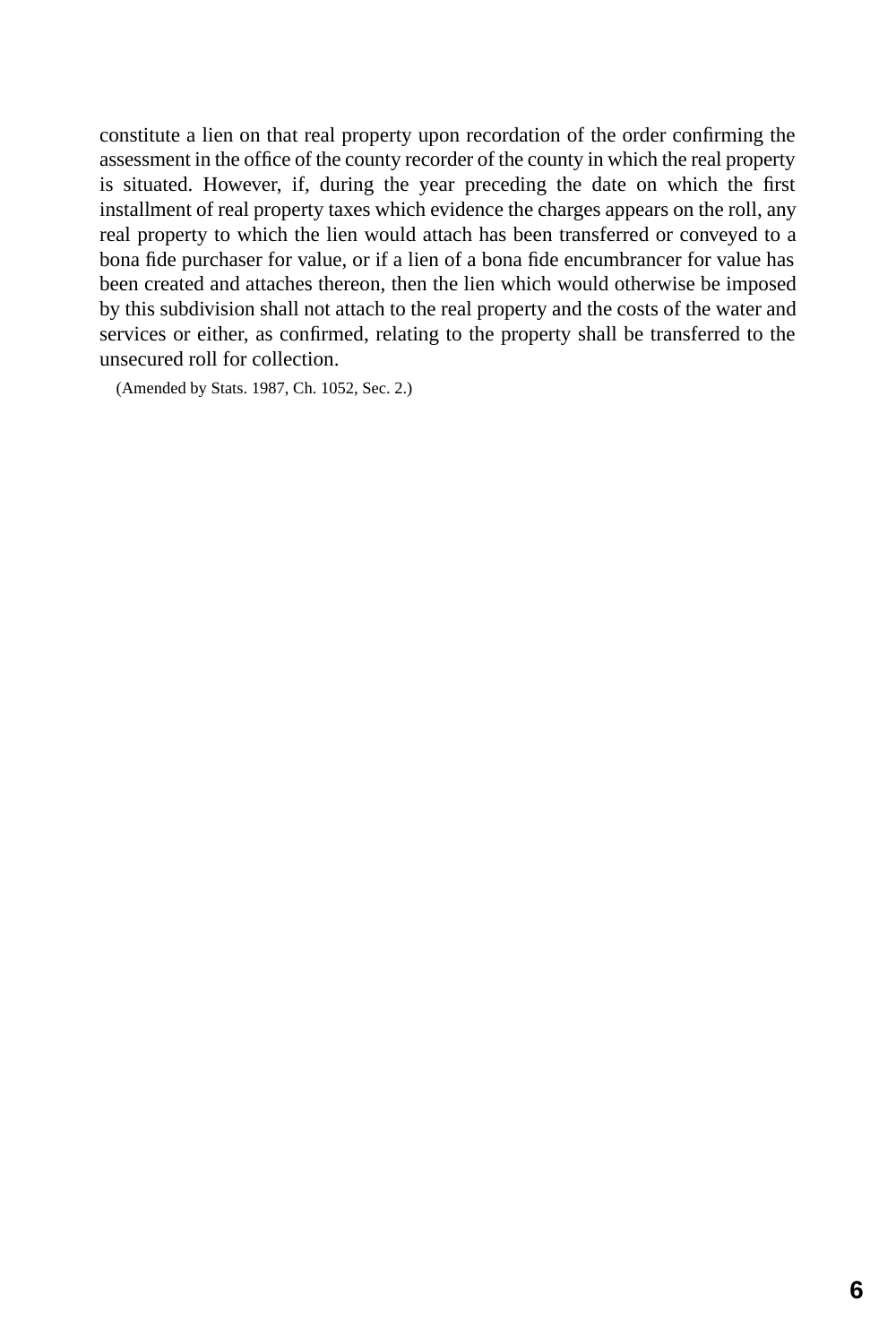

### RESOLUTION NO. 2022-35 OF THE BOARD OF DIRECTORS OF THE NEVADA IRRIGATION DISTRICT

### **PLACING DELINQUENT ACCOUNTS ON DISTRICT ASSESSMENT ROLL FOR COLLECTION – NEVADA COUNTY**

**WHEREAS** the Board of Directors of the Nevada Irrigation District has submitted bills to certain members of said District for charges assessed in accordance with Sections 22280 and 25806 of the Water Code of the State of California; and

**WHEREAS** the recipients of water applicable to those charges have not made payment; and

**WHEREAS** a continuous Standard Form Tax Collection Services Contract between the District and the Nevada County Board of Supervisors was previously approved.

**RESOLVED** that the Board of Supervisors of the County of Nevada be requested to levy payment in the following amounts against the parcels listed on the attached exhibit and hereby made a part of this resolution.

**BE IT FURTHER RESOLVED** that the Secretary of this District is directed to forward certified copies of this resolution to the Board of Supervisors of the County of Nevada.

**PASSED AND ADOPTED** by the Board of Directors of the Nevada Irrigation District at a regular meeting thereof held on the 22<sup>nd</sup> day of June, 2022, by the following roll call vote:

| AYES:    | Directors: |
|----------|------------|
| NOES:    | Directors: |
| ABSTAIN: | Directors: |
| ABSENT:  | Directors: |

\_\_\_\_\_\_\_\_\_\_\_\_\_\_\_\_\_\_\_\_\_\_\_\_\_\_\_\_

\_\_\_\_\_\_\_\_\_\_\_\_\_\_\_\_\_\_\_\_\_\_\_\_\_\_\_\_\_\_\_ President of the Board of Directors

ATTEST

Board Secretary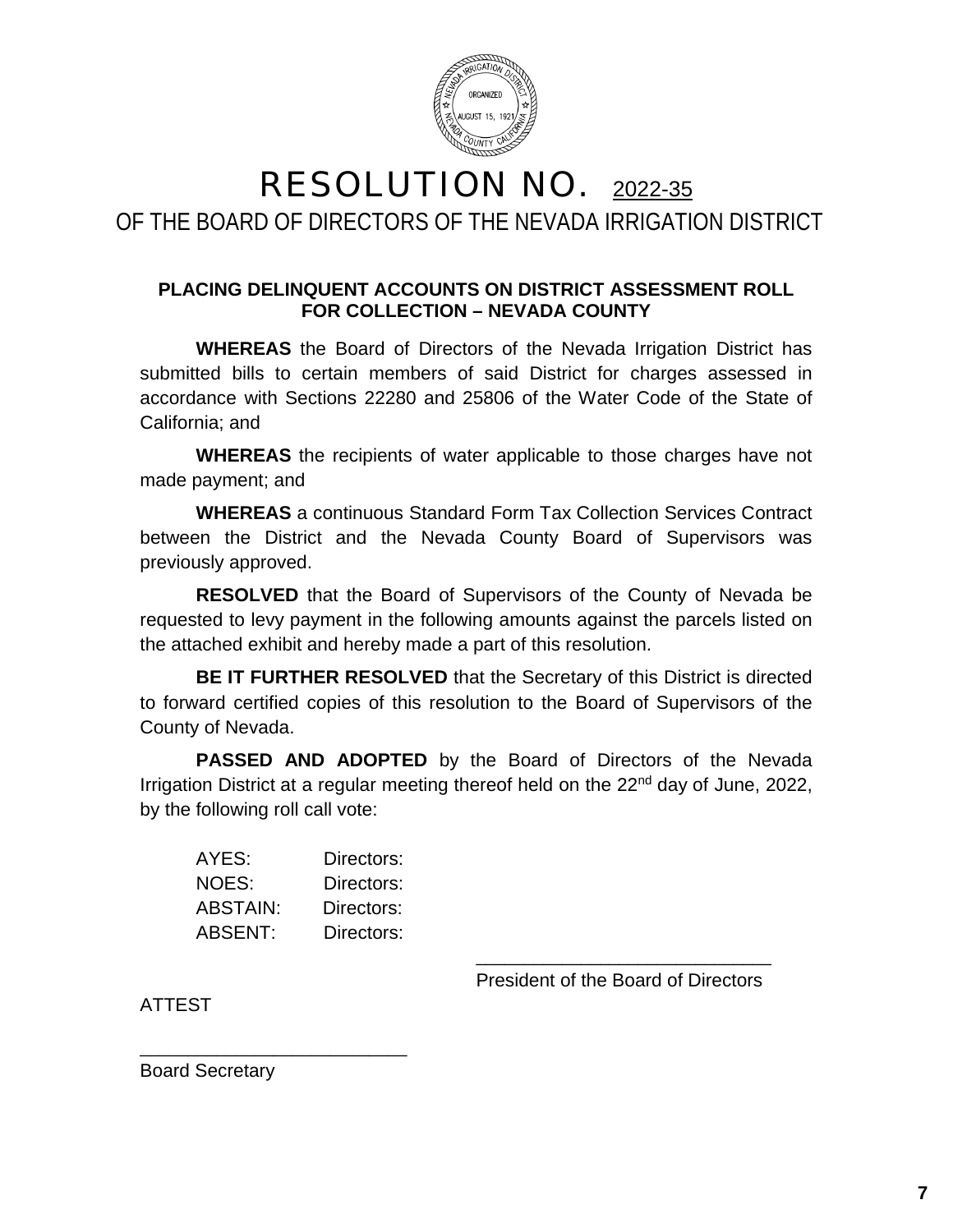# *Tax Transfer Listing Nevada County 2022*

| parcel_id        | <b>Amount</b> |
|------------------|---------------|
| N0004-040091-000 | 36.00         |
| N0005-0500093-00 | 36.00         |
| N0005-100057-000 | 36.00         |
| N0006-70001-0000 | 147.38        |
| N0009-201020-000 | 72.00         |
| N0012-880004-000 | 72.00         |
| N001-770-020-000 | 72.00         |
| N001-780-033-000 | 72.00         |
| N0021-670021-000 | 36.00         |
| N0021-670023-000 | 309.28        |
| N0021-680019-000 | 36.00         |
| N0021-690009-000 | 36.00         |
| N0021-690012-000 | 36.00         |
| N0021-690019-000 | 36.00         |
| N0021-690026-000 | 36.00         |
| N0021-690029-000 | 36.00         |
| N0021-69006--000 | 36.00         |
| N0022-120041-000 | 517.46        |
| N002-240-022-000 | 72.00         |
| N002-270-004-000 | 72.00         |
| N0023-070029-000 | 72.00         |
| N0023-140001-000 | 72.00         |
| N002-540-002-000 | 72.00         |
| N002-580-003-000 | 72.00         |
| N002-640-004-000 | 166.00        |
| N0026-480006-000 | 72.00         |
| N0026-480007-000 | 72.00         |
| N0026-490001-000 | 72.00         |
| N0026-490005-000 | 72.00         |
| N0026-490011-000 | 72.00         |
| N0026-490012-000 | 72.00         |
| N0026-490034-000 | 72.00         |
|                  |               |

*Monday, June 13, 2022 Page 1 of 25*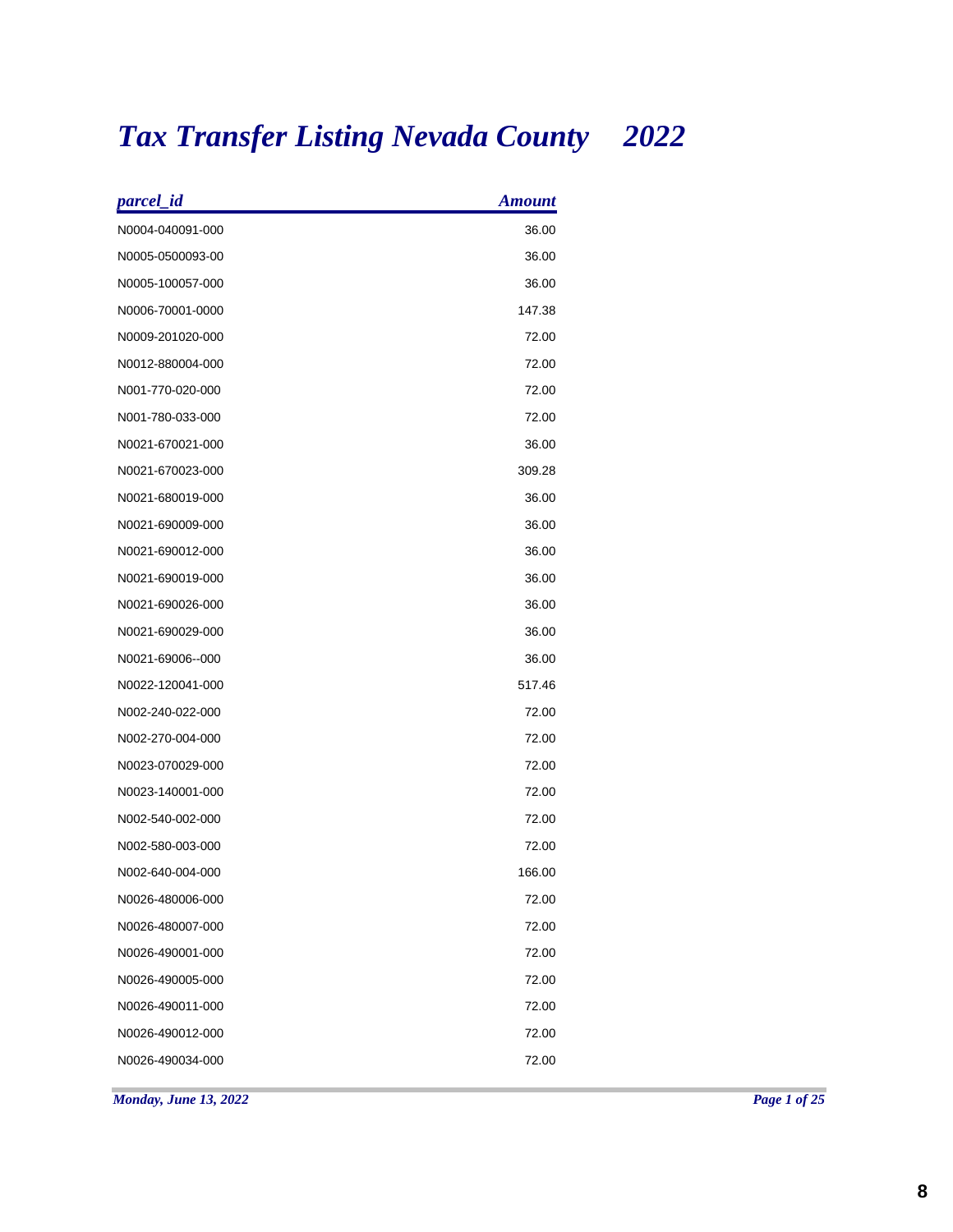| parcel_id        | <b>Amount</b> |  |
|------------------|---------------|--|
| N0026-500004-000 | 72.00         |  |
| N002-660-015-000 | 36.28         |  |
| N002-680-011-000 | 18.14         |  |
| N002-700-004-000 | 72.00         |  |
| N002-700-006-000 | 247.14        |  |
| N0035-640001-000 | 72.00         |  |
| N0035-640002-000 | 72.00         |  |
| N0035-640003-000 | 72.00         |  |
| N0035-640004-000 | 72.00         |  |
| N0035-640005-000 | 72.00         |  |
| N0035-640006-000 | 72.00         |  |
| N0035-640007-000 | 72.00         |  |
| N0035-640008-000 | 72.00         |  |
| N0035-640009-000 | 72.00         |  |
| N0035-640011-000 | 72.00         |  |
| N0035-640012-000 | 72.00         |  |
| N0035-640014-000 | 72.00         |  |
| N0035-640028-000 | 72.00         |  |
| N0035-640030-000 | 72.00         |  |
| N0036-210081-000 | 72.00         |  |
| N0037-190016-000 | 72.00         |  |
| N004-030-043-000 | 72.00         |  |
| N004-030-044-000 | 757.36        |  |
| N004-040-049-000 | 72.00         |  |
| N004-040-090-000 | 36.00         |  |
| N004-051-007-000 | 72.00         |  |
| N004-051-016-000 | 72.00         |  |
| N004-051-048-000 | 868.50        |  |
| N004-060-075-000 | 72.00         |  |
| N004-060-076-000 | 72.00         |  |
| N004-060-078-000 | 36.00         |  |
| N004-070-002-000 | 72.00         |  |
| N004-070-028-000 | 3815.48       |  |
| N004-070-058-000 | 72.00         |  |
| N004-070-074-000 | 72.00         |  |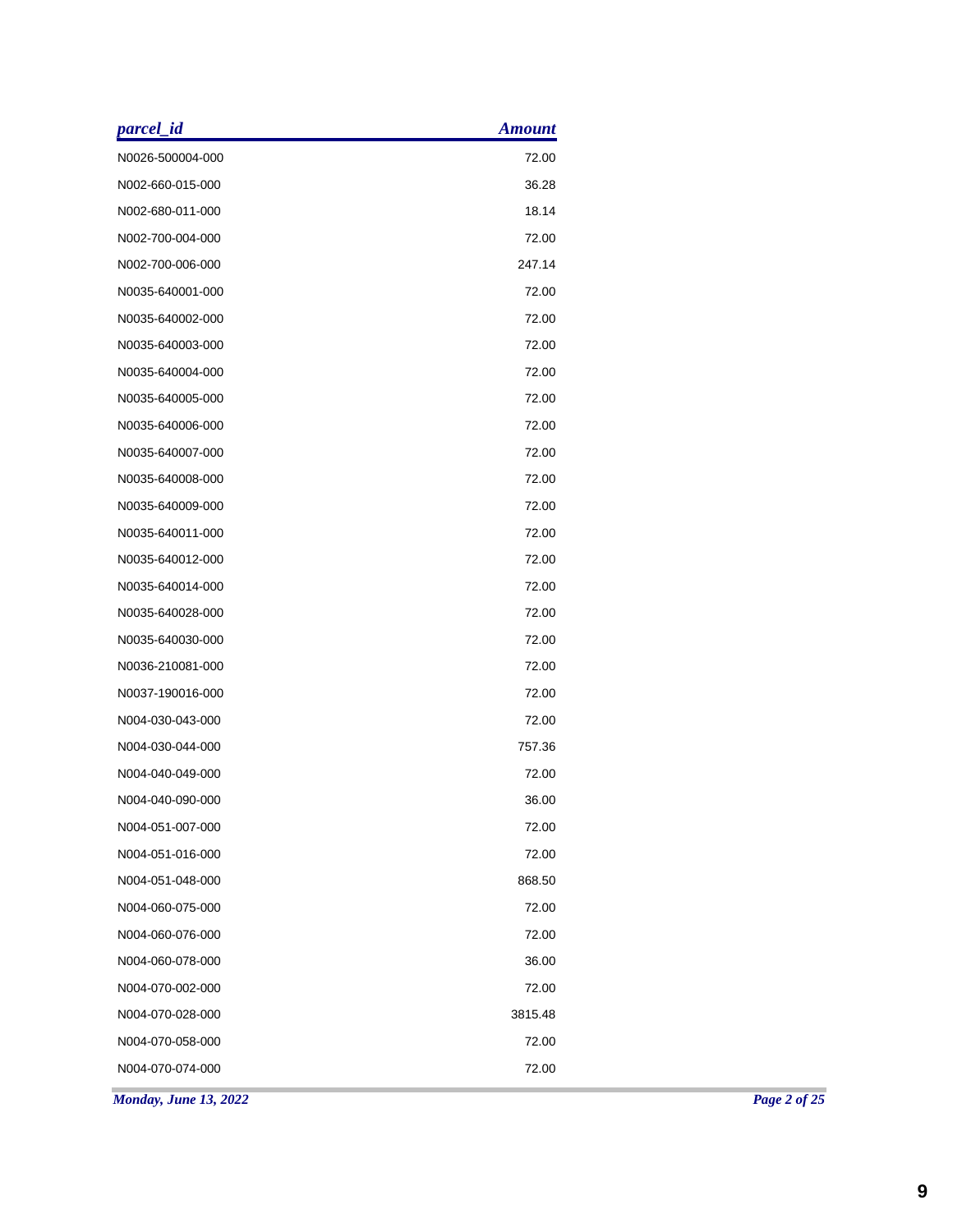| <i>parcel_id</i>             | <b>Amount</b> |
|------------------------------|---------------|
| N004-131-044-000             | 1282.04       |
| N004-140-066-000             | 72.00         |
| N004-151-042-000             | 72.00         |
| N004-170-058-000             | 18.60         |
| N004-180-022-000             | 72.00         |
| N004-450-020-000             | 264.54        |
| N004-460-014-000             | 943.74        |
| N004-490-001-000             | 18.14         |
| N004-650-003-000             | 72.00         |
| N004-650-013-000             | 72.00         |
| N004-670-015-000             | 36.00         |
| N004-670-016-000             | 36.00         |
| N005-010-005-000             | 72.00         |
| N005-010-018-000             | 163.14        |
| N005-010-034-000             | 72.00         |
| N005-020-009-000             | 36.00         |
| N005-020-020-000             | 36.00         |
| N005-100-003-000             | 72.00         |
| N005-100-092-000             | 94.40         |
| N0051-120022-000             | 72.00         |
| N0051-131018-000             | 90.70         |
| N0052-150024-000             | 66.00         |
| N005-320-007-000             | 22.76         |
| N0056-080007-000             | 36.28         |
| N0056-100003-000             | 510.96        |
| N0056-330035-000             | 36.00         |
| N0056-380002-000             | 36.00         |
| N0057-050004-000             | 793.76        |
| N0057-260017-007             | 72.00         |
| N0057-260023-002             | 72.00         |
| N0057-260023-003             | 72.00         |
|                              | 72.00         |
| N0057-260023-005             |               |
| N0057-260023-006             | 72.00         |
| N0057-300005-000             | 72.00         |
| N006-391-038-000             | 72.00         |
| <b>Monday, June 13, 2022</b> |               |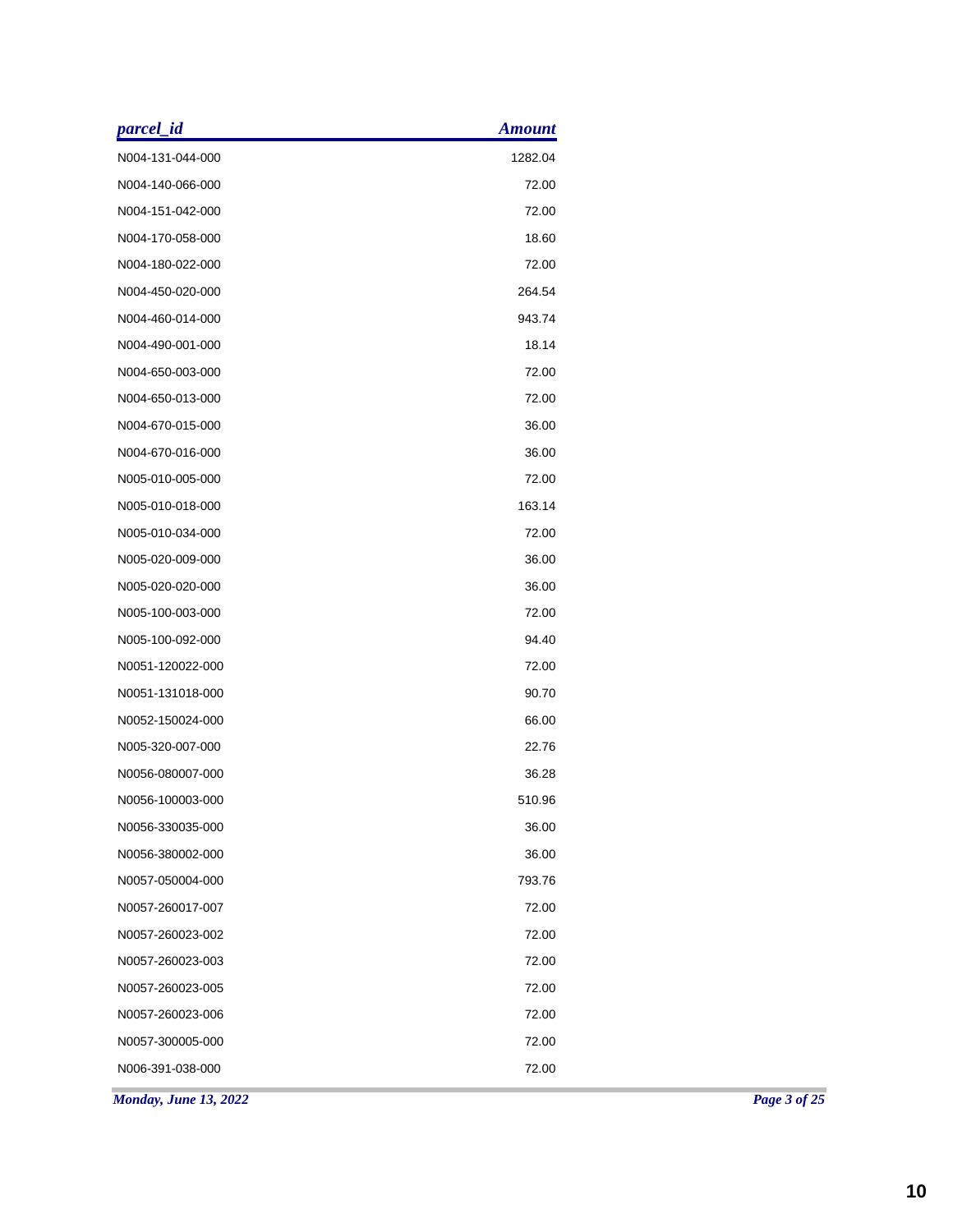| parcel_id        | <b>Amount</b> |  |
|------------------|---------------|--|
| N006-401-021-000 | 72.00         |  |
| N006-410-010-000 | 1187.20       |  |
| N006-461-045-000 | 72.00         |  |
| N006-481-009-000 | 72.00         |  |
| N006-481-016-000 | 72.00         |  |
| N006-481-017-000 | 72.00         |  |
| N006-800-001-000 | 581.12        |  |
| N006-800-018-000 | 757.36        |  |
| N006-820-020-000 | 72.00         |  |
| N006-820-027-000 | 72.00         |  |
| N006-820-035-000 | 72.00         |  |
| N006-920-008-000 | 36.00         |  |
| N007-130-019-000 | 311.26        |  |
| N007-130-026-000 | 921.26        |  |
| N007-130-029-000 | 422.72        |  |
| N007-140-012-000 | 499.32        |  |
| N007-140-015-000 | 77.14         |  |
| N007-140-018-000 | 229.68        |  |
| N007-150-025-000 | 998.16        |  |
| N007-180-045-000 | 192.10        |  |
| N007-230-013-000 | 72.00         |  |
| N007-240-013-000 | 259.70        |  |
| N007-240-034-000 | 480.70        |  |
| N007-250-006-000 | 72.00         |  |
| N007-260-009-000 | 72.00         |  |
| N007-270-027-000 | 237.98        |  |
| N007-330-034-000 | 46.18         |  |
| N007-340-010-000 | 176.28        |  |
| N007-380-011-000 | 688.38        |  |
| N007-380-017-000 | 72.00         |  |
| N007-400-006-000 | 72.00         |  |
| N007-410-005-000 | 72.00         |  |
| N007-410-006-000 | 253.36        |  |
| N007-410-015-000 | 72.00         |  |
| N007-430-007-000 | 72.00         |  |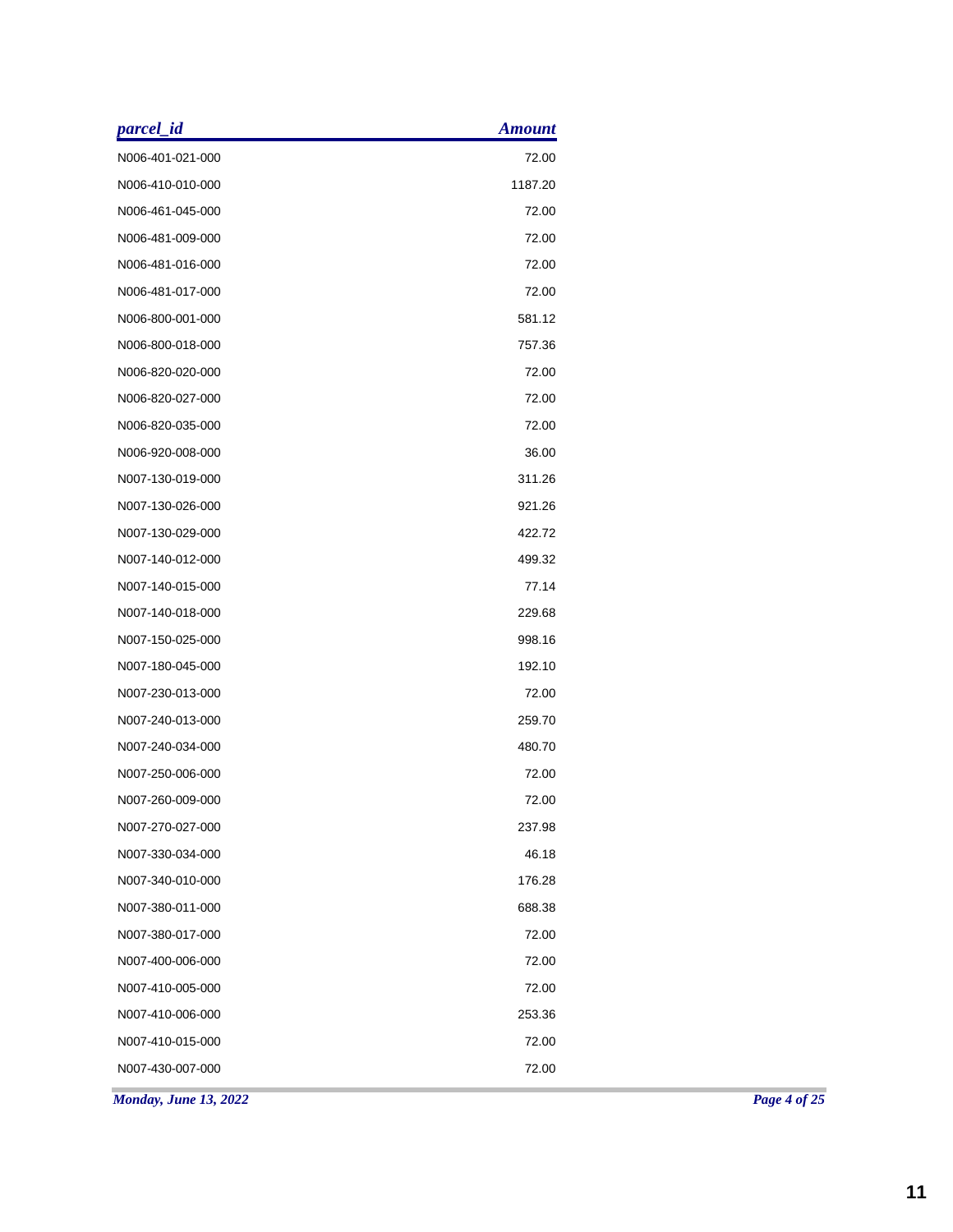| parcel_id                    | <b>Amount</b> |
|------------------------------|---------------|
| N007-470-006-000             | 154.02        |
| N007-560-004-000             | 345.14        |
| N007-570-022-000             | 442.28        |
| N008-011-003-000             | 1918.74       |
| N008-020-006-000             | 189.42        |
| N008-020-027-000             | 109.74        |
| N008-020-048-000             | 72.00         |
| N008-050-024-000             | 391.70        |
| N008-060-031-000             | 199.76        |
| N008-070-039-000             | 277.12        |
| N008-080-026-000             | 72.00         |
| N008-110-020-000             | 288.54        |
| N008-130-005-000             | 517.84        |
| N008-140-031-000             | 100.10        |
| N008-190-017-000             | 264.50        |
| N008-190-038-000             | 915.42        |
| N008-220-014-000             | 387.94        |
| N008-750-026-000             | 278.36        |
| N008-790-021-000             | 375.82        |
| N008-820-005-000             | 139.56        |
| N008-820-030-000             | 361.34        |
| N008-820-031-000             | 413.78        |
| N008-861-030-000             | 353.60        |
| N008-880-006-000             | 119.70        |
| N008-900-004-000             | 442.62        |
| N008-920-010-000             | 36.00         |
| N008-920-023-000             | 481.94        |
| N008-931-032-000             | 182.08        |
| N009-190-041-000             | 37.20         |
| N009-201-021-000             | 72.00         |
| N009-230-019-000             | 285.40        |
| N009-240-042-000             | 72.00         |
| N009-290-001-000             | 36.00         |
| N009-292-009-000             | 215.68        |
| N009-370-011-000             | 72.00         |
| <b>Monday, June 13, 2022</b> |               |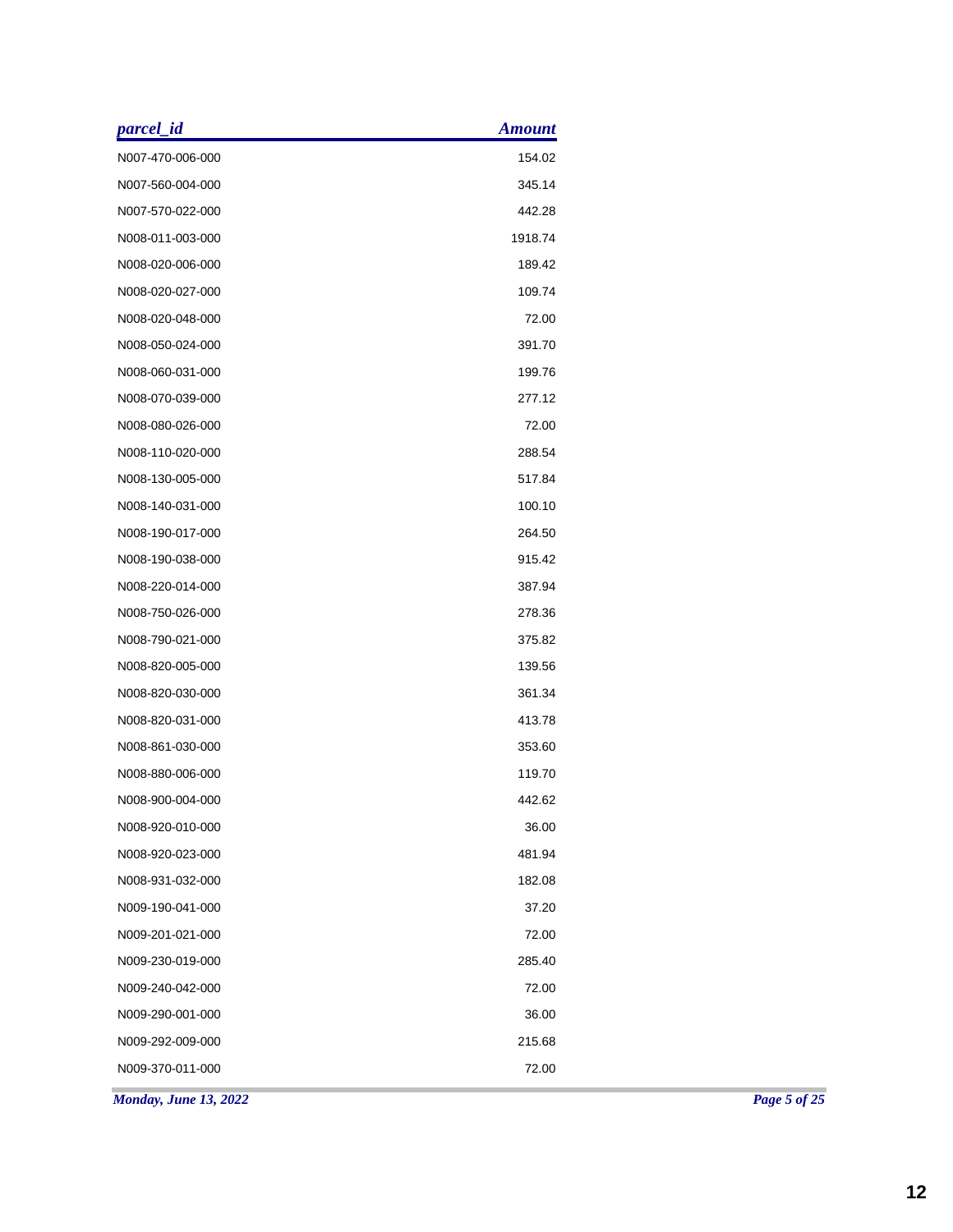| parcel_id             | <b>Amount</b> |
|-----------------------|---------------|
| N009-400-027-000      | 201.98        |
| N009-411-032-000      | 238.30        |
| N009-430-003-000      | 592.54        |
| N009-430-031-000      | 72.00         |
| N009-550-034-000      | 716.86        |
| N009-660-006-000      | 281.20        |
| N009-680-025-000      | 36.00         |
| N009-680-026-000      | 36.00         |
| N009-690-013-000      | 72.00         |
| N009-700-049-000      | 144.00        |
| N009-700-050-000      | 117.90        |
| N009-730-014-000      | 36.00         |
| N011-020-048-000      | 36.00         |
| N011-031-005-000      | 72.00         |
| N011-031-007-000      | 36.00         |
| N011-031-009-000      | 72.00         |
| N011-041-033-000      | 72.00         |
| N011-041-041-000      | 36.00         |
| N011-041-048-000      | 72.00         |
| N011-151-006-000      | 72.00         |
| N011-151-007-000      | 72.00         |
| N011-151-015-000      | 60.00         |
| N011-151-016-000      | 72.00         |
| N011-151-021-000      | 72.00         |
| N011-151-032-000      | 230.46        |
| N011-151-035-000      | 36.00         |
| N011-151-036-000      | 72.00         |
| N011-161-012-000      | 144.00        |
| N011-161-026-000      | 36.00         |
| N011-161-029-000      | 66.00         |
| N011-171-012-000      | 72.00         |
| N011-171-013-000      | 36.00         |
| N011-171-018-000      | 108.00        |
| N011-171-023-000      | 36.00         |
| N011-171-032-000      | 72.00         |
| Monday, June 13, 2022 |               |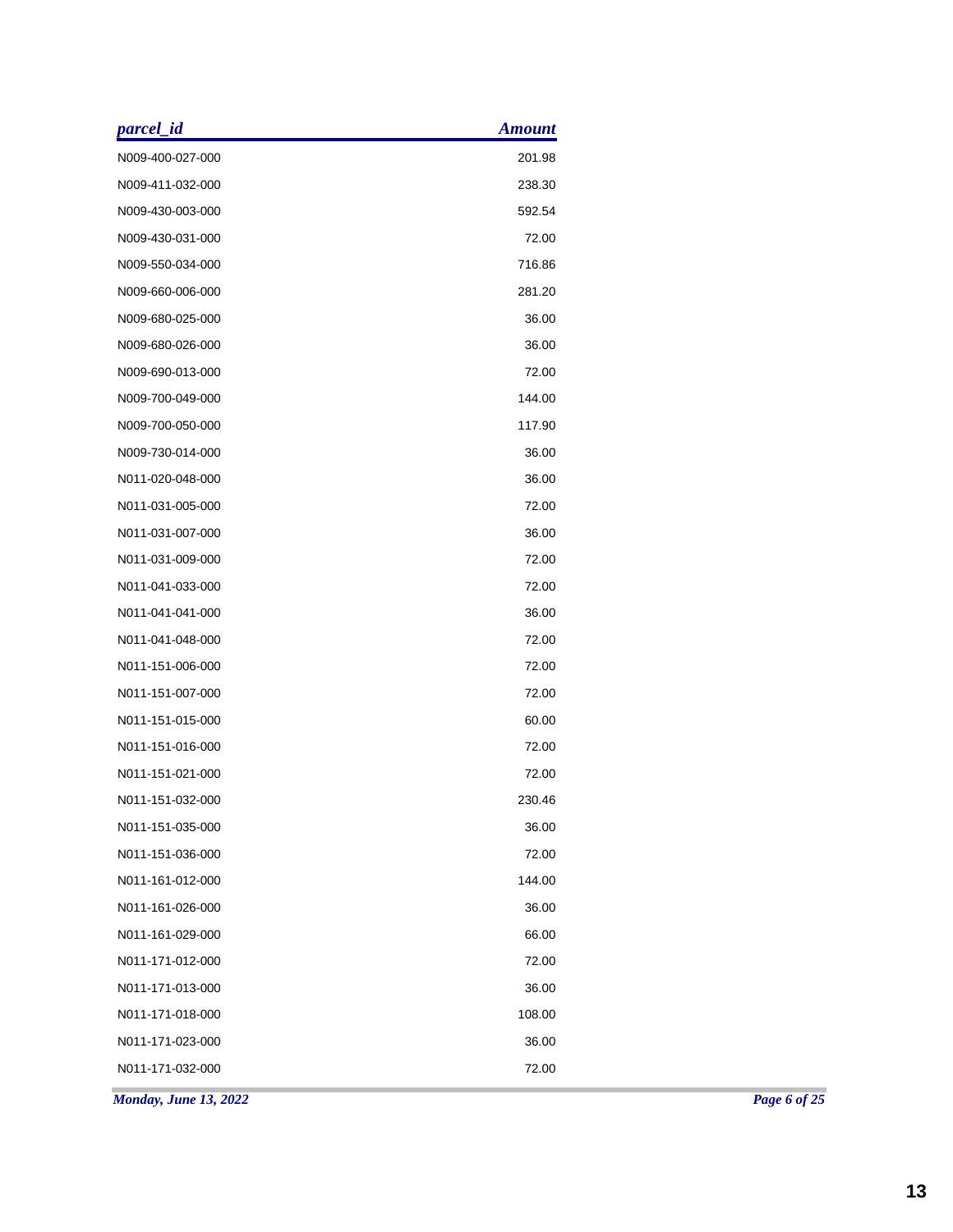| parcel_id             | <b>Amount</b> |
|-----------------------|---------------|
| N011-171-046-000      | 72.00         |
| N011-171-050-000      | 72.00         |
| N011-171-072-000      | 72.00         |
| N011-171-076-000      | 36.00         |
| N011-191-023-000      | 66.00         |
| N011-191-024-000      | 66.00         |
| N011-191-025-000      | 66.00         |
| N011-191-029-000      | 66.00         |
| N011-191-030-000      | 36.00         |
| N011-191-047-000      | 72.00         |
| N011-191-053-000      | 72.00         |
| N011-191-054-000      | 36.00         |
| N011-221-018-000      | 72.00         |
| N011-221-019-000      | 22.00         |
| N011-221-022-000      | 36.00         |
| N011-221-025-000      | 72.00         |
| N011-221-026-000      | 72.00         |
| N011-221-032-000      | 72.00         |
| N011-640-024-000      | 72.00         |
| N011-640-035-000      | 72.00         |
| N011-680-004-000      | 144.00        |
| N011-700-004-000      | 72.00         |
| N012-010-059-000      | 3355.30       |
| N012-030-018-000      | 72.00         |
| N012-030-019-000      | 72.00         |
| N012-040-015-000      | 43.72         |
| N012-040-045-000      | 72.00         |
| N012-040-046-000      | 1720.72       |
| N012-040-067-000      | 235.96        |
| N012-091-002-000      | 72.00         |
| N012-091-006-000      | 46.92         |
| N012-100-004-000      | 72.00         |
| N012-100-006-000      | 72.00         |
| N012-100-014-000      | 144.00        |
| N012-100-017-000      | 72.00         |
| Monday, June 13, 2022 |               |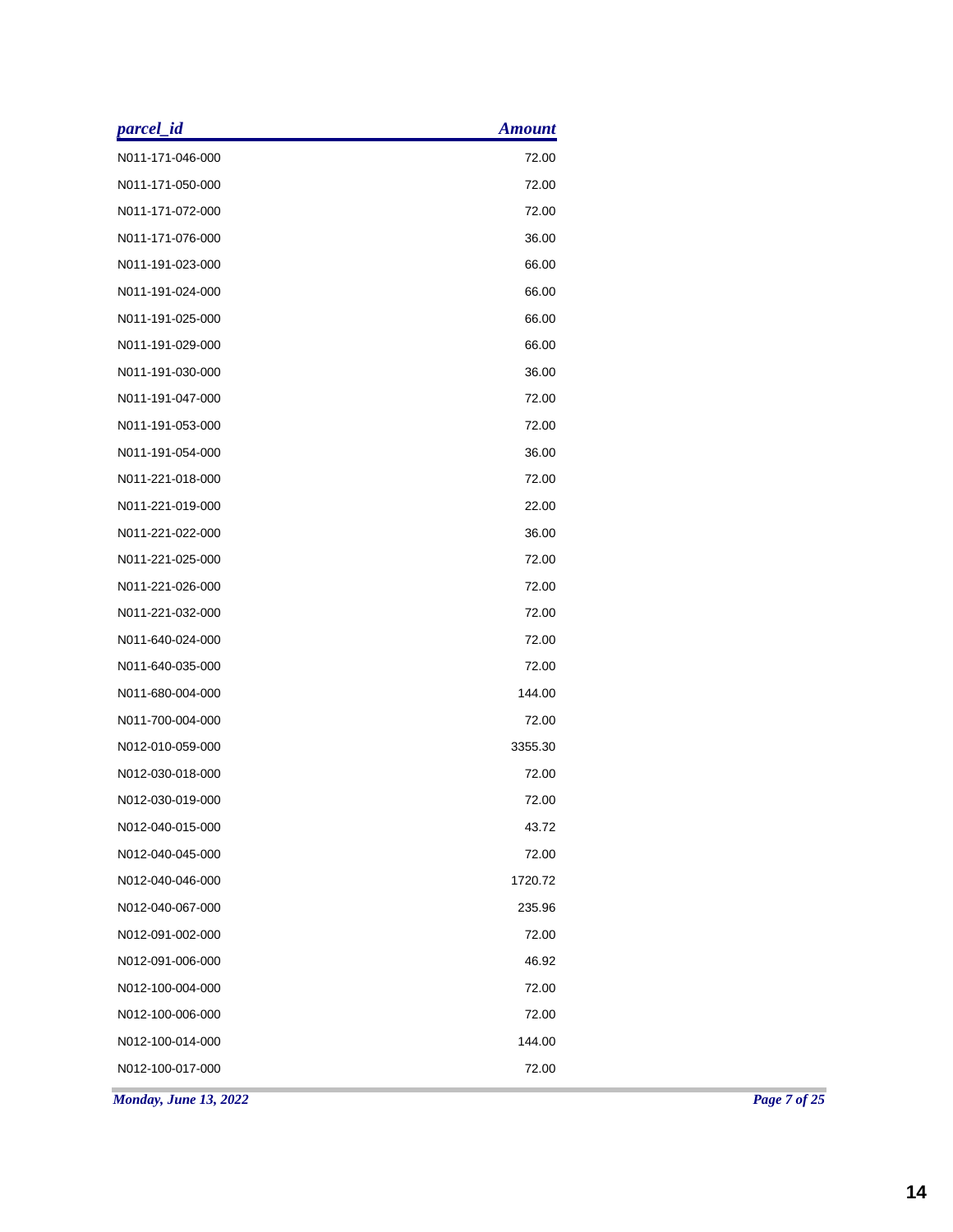| parcel_id        | <b>Amount</b> |  |
|------------------|---------------|--|
| N012-133-003-000 | 36.00         |  |
| N012-140-007-000 | 134.50        |  |
| N012-151-025-000 | 437.68        |  |
| N012-151-026-000 | 72.00         |  |
| N012-170-009-000 | 72.00         |  |
| N012-180-016-000 | 72.00         |  |
| N012-210-035-000 | 36.00         |  |
| N012-210-038-000 | 108.00        |  |
| N012-210-044-000 | 36.00         |  |
| N012-210-045-000 | 72.00         |  |
| N012-222-037-000 | 72.00         |  |
| N012-241-035-000 | 72.00         |  |
| N012-250-022-000 | 72.00         |  |
| N012-261-001-000 | 72.00         |  |
| N012-261-002-000 | 72.00         |  |
| N012-261-004-000 | 144.00        |  |
| N012-261-044-000 | 72.00         |  |
| N012-261-047-000 | 72.00         |  |
| N012-261-055-000 | 72.00         |  |
| N012-641-014-000 | 72.00         |  |
| N012-710-011-000 | 72.00         |  |
| N012-810-014-000 | 571.00        |  |
| N012-830-007-000 | 568.64        |  |
| N012-850-013-000 | 1237.16       |  |
| N020-030-010-000 | 36.00         |  |
| N020-040-023-000 | 315.62        |  |
| N020-040-029-000 | 248.80        |  |
| N020-040-038-000 | 286.96        |  |
| N020-060-033-000 | 424.40        |  |
| N020-060-036-000 | 72.00         |  |
| N020-070-014-000 | 332.52        |  |
| N020-080-008-000 | 126.92        |  |
| N020-310-018-000 | 915.24        |  |
| N020-320-009-000 | 108.36        |  |
|                  |               |  |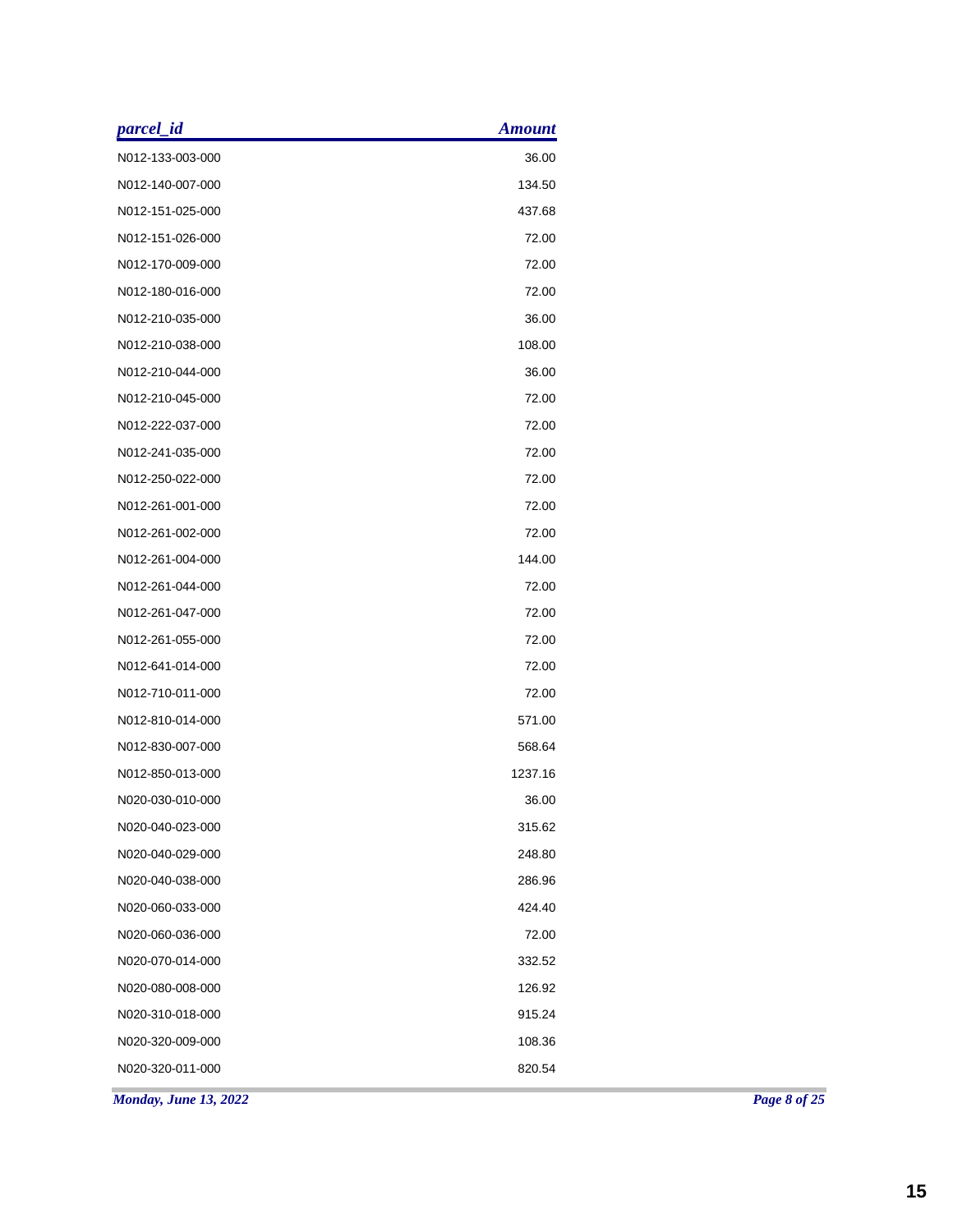| parcel_id                    | <b>Amount</b> |  |
|------------------------------|---------------|--|
| N020-340-006-000             | 260.88        |  |
| N020-350-006-000             | 72.00         |  |
| N020-370-005-000             | 72.00         |  |
| N020-390-010-000             | 52.82         |  |
| N020-390-034-000             | 72.00         |  |
| N020-460-014-000             | 138.54        |  |
| N020-490-009-000             | 2316.24       |  |
| N020-500-007-000             | 72.00         |  |
| N020-750-023-000             | 72.00         |  |
| N020-780-043-000             | 222.22        |  |
| N020-780-047-000             | 72.00         |  |
| N020-780-051-000             | 72.00         |  |
| N020-790-010-000             | 163.04        |  |
| N020-790-030-000             | 215.94        |  |
| N020-800-008-000             | 74.08         |  |
| N020-810-032-000             | 1483.50       |  |
| N020-860-006-000             | 552.76        |  |
| N020-870-011-000             | 73.26         |  |
| N020-870-022-000             | 72.00         |  |
| N020-880-005-000             | 72.00         |  |
| N020-890-020-000             | 72.00         |  |
| N020-890-023-000             | 1312.04       |  |
| N021-020-007-000             | 121.00        |  |
| N021-140-009-000             | 36.00         |  |
| N021-160-006-000             | 670.92        |  |
| N021-260-002-000             | 36.00         |  |
| N021-310-023-000             | 302.34        |  |
| N021-330-011-000             | 954.60        |  |
| N021-330-020-000             | 707.16        |  |
| N021-350-016-000             | 681.72        |  |
| N021-350-024-000             | 220.06        |  |
| N021-350-028-000             | 455.90        |  |
| N021-390-008-000             | 358.96        |  |
| N021-410-006-000             | 43.18         |  |
| N021-420-044-000             | 177.38        |  |
| <b>Monday, June 13, 2022</b> |               |  |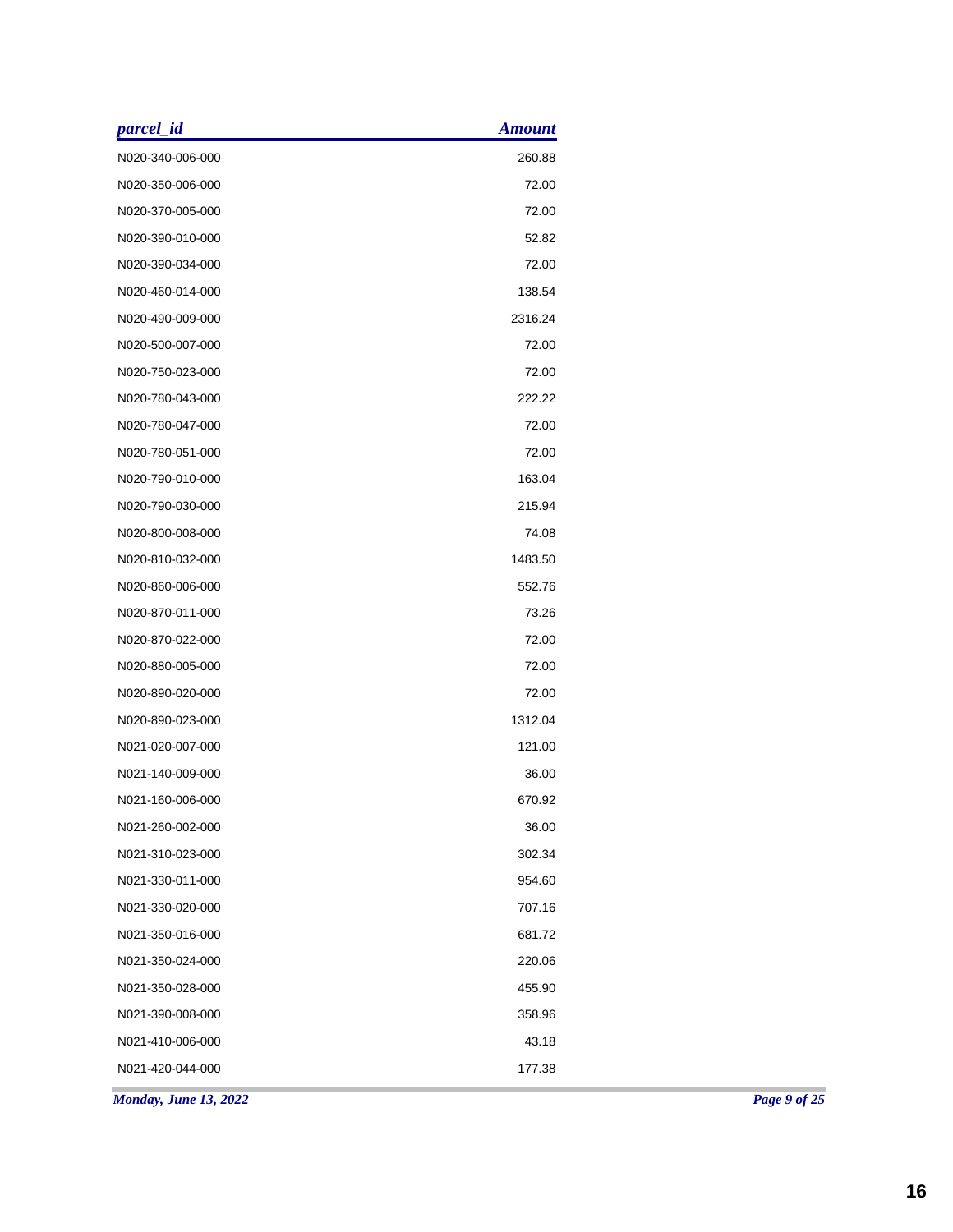| parcel_id             | <b>Amount</b> |  |
|-----------------------|---------------|--|
| N021-430-034-000      | 535.76        |  |
| N021-430-040-000      | 155.84        |  |
| N021-430-047-000      | 86.38         |  |
| N021-480-019-000      | 186.78        |  |
| N021-540-002-000      | 328.62        |  |
| N021-650-015-000      | 72.00         |  |
| N021-660-010-000      | 72.00         |  |
| N021-660-039-000      | 72.00         |  |
| N021-660-045-000      | 72.00         |  |
| N021-670-004-000      | 72.00         |  |
| N021-670-006-000      | 72.00         |  |
| N021-680-005-000      | 36.00         |  |
| N021-680-012-000      | 72.00         |  |
| N021-680-034-000      | 72.00         |  |
| N021-700-012-000      | 72.00         |  |
| N021-720-041-000      | 567.58        |  |
| N021-730-076-000      | 36.00         |  |
| N021-740-047-000      | 31.22         |  |
| N022-020-024-000      | 57.78         |  |
| N022-160-004-000      | 721.80        |  |
| N022-160-006-000      | 36.00         |  |
| N022-310-022-000      | 72.00         |  |
| N022-680-020-000      | 53.92         |  |
| N022-690-007-000      | 72.00         |  |
| N022-690-018-000      | 72.00         |  |
| N023-100-018-000      | 292.82        |  |
| N023-110-017-000      | 113.02        |  |
| N023-140-019-000      | 144.00        |  |
| N023-210-022-000      | 72.00         |  |
| N023-222-002-000      | 72.00         |  |
| N023-222-026-000      | 446.62        |  |
| N023-222-030-000      | 72.00         |  |
| N023-250-044-000      | 93.24         |  |
| N023-260-005-000      | 715.18        |  |
| N023-310-010-000      | 72.00         |  |
| Monday, June 13, 2022 |               |  |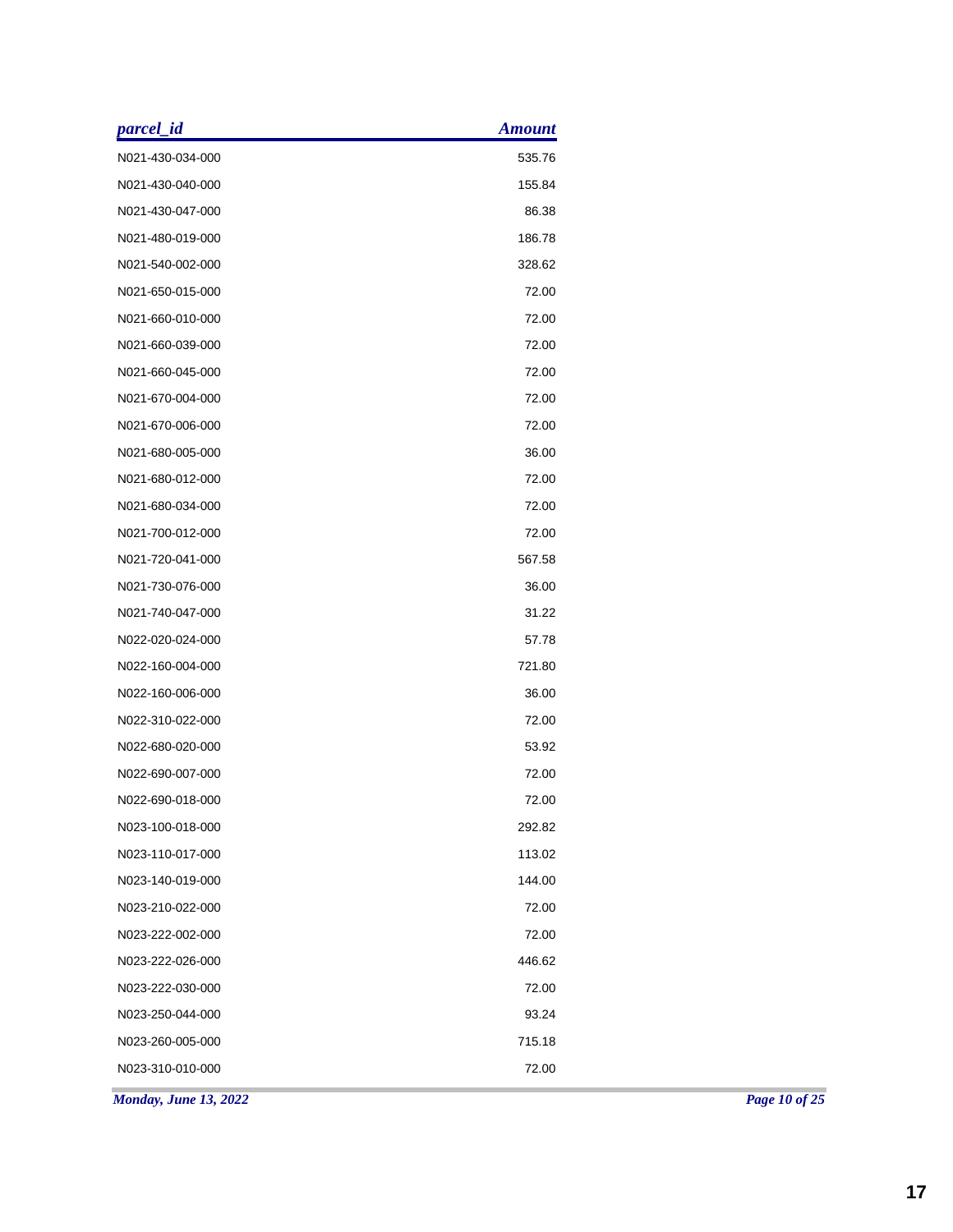| parcel_id             | <b>Amount</b> |
|-----------------------|---------------|
| N023-310-029-000      | 757.36        |
| N023-320-021-000      | 72.00         |
| N023-330-003-000      | 72.00         |
| N023-350-006-000      | 569.56        |
| N023-390-002-000      | 72.00         |
| N023-430-037-000      | 72.00         |
| N023-450-026-000      | 72.00         |
| N023-450-029-000      | 201.98        |
| N023-460-024-000      | 426.16        |
| N023-480-011-000      | 36.00         |
| N023-480-018-000      | 72.00         |
| N023-480-032-000      | 72.00         |
| N023-490-028-000      | 69.08         |
| N023-490-029-000      | 452.82        |
| N023-500-015-000      | 68.30         |
| N023-510-013-000      | 72.00         |
| N023-540-003-000      | 72.00         |
| N023-550-028-000      | 18.14         |
| N023-590-011-000      | 72.00         |
| N023-600-002-000      | 72.00         |
| N023-600-003-000      | 72.00         |
| N023-600-004-000      | 72.00         |
| N023-600-005-000      | 72.00         |
| N023-600-006-000      | 72.00         |
| N023-600-008-000      | 72.00         |
| N023-610-022-000      | 46.20         |
| N023-630-006-000      | 80.16         |
| N023-630-013-000      | 72.00         |
| N024-060-002-000      | 72.00         |
| N024-230-007-000      | 277.12        |
| N024-290-003-000      | 72.00         |
| N024-340-006-000      | 72.00         |
| N024-360-003-000      | 72.00         |
| N024-380-007-000      | 72.00         |
| N024-390-001-000      | 72.00         |
| Monday, June 13, 2022 |               |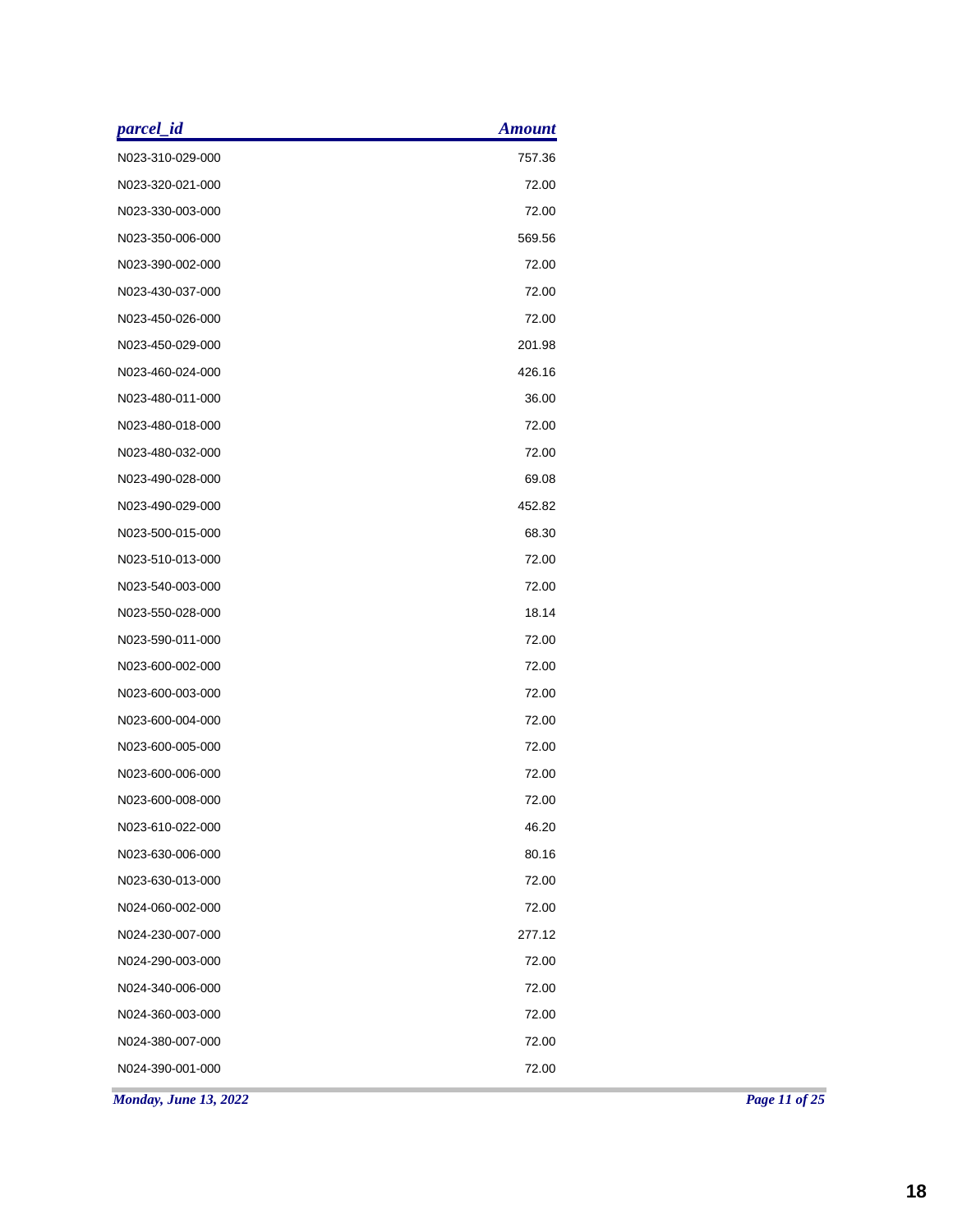| parcel_id                    | <b>Amount</b> |  |
|------------------------------|---------------|--|
| N024-440-001-000             | 72.00         |  |
| N024-470-001-000             | 72.00         |  |
| N024-480-006-000             | 36.04         |  |
| N024-510-004-000             | 72.00         |  |
| N024-530-007-000             | 72.00         |  |
| N024-530-008-000             | 189.04        |  |
| N024-530-009-000             | 72.00         |  |
| N024-540-005-000             | 36.00         |  |
| N024-560-015-000             | 180.44        |  |
| N024-560-020-000             | 72.00         |  |
| N024-590-004-000             | 36.00         |  |
| N024-590-014-000             | 72.00         |  |
| N024-640-020-000             | 72.00         |  |
| N024-640-028-000             | 72.00         |  |
| N024-650-008-000             | 72.00         |  |
| N024-680-004-000             | 36.00         |  |
| N024-690-008-000             | 72.00         |  |
| N024-700-005-000             | 86.46         |  |
| N024-710-010-000             | 389.24        |  |
| N024-720-005-000             | 36.00         |  |
| N024-730-007-000             | 72.00         |  |
| N024-750-003-000             | 248.76        |  |
| N024-770-019-000             | 72.00         |  |
| N024-780-002-000             | 36.00         |  |
| N024-800-005-000             | 72.00         |  |
| N024-830-002-000             | 298.56        |  |
| N024-830-004-000             | 72.00         |  |
| N024-840-039-000             | 148.32        |  |
| N024-850-056-000             | 72.00         |  |
| N024-860-004-000             | 429.48        |  |
| N024-860-005-000             | 36.00         |  |
| N024-860-008-000             | 36.00         |  |
| N024-870-007-000             | 341.92        |  |
| N024-880-028-000             | 72.00         |  |
| N025-150-020-000             | 216.00        |  |
| <b>Monday, June 13, 2022</b> |               |  |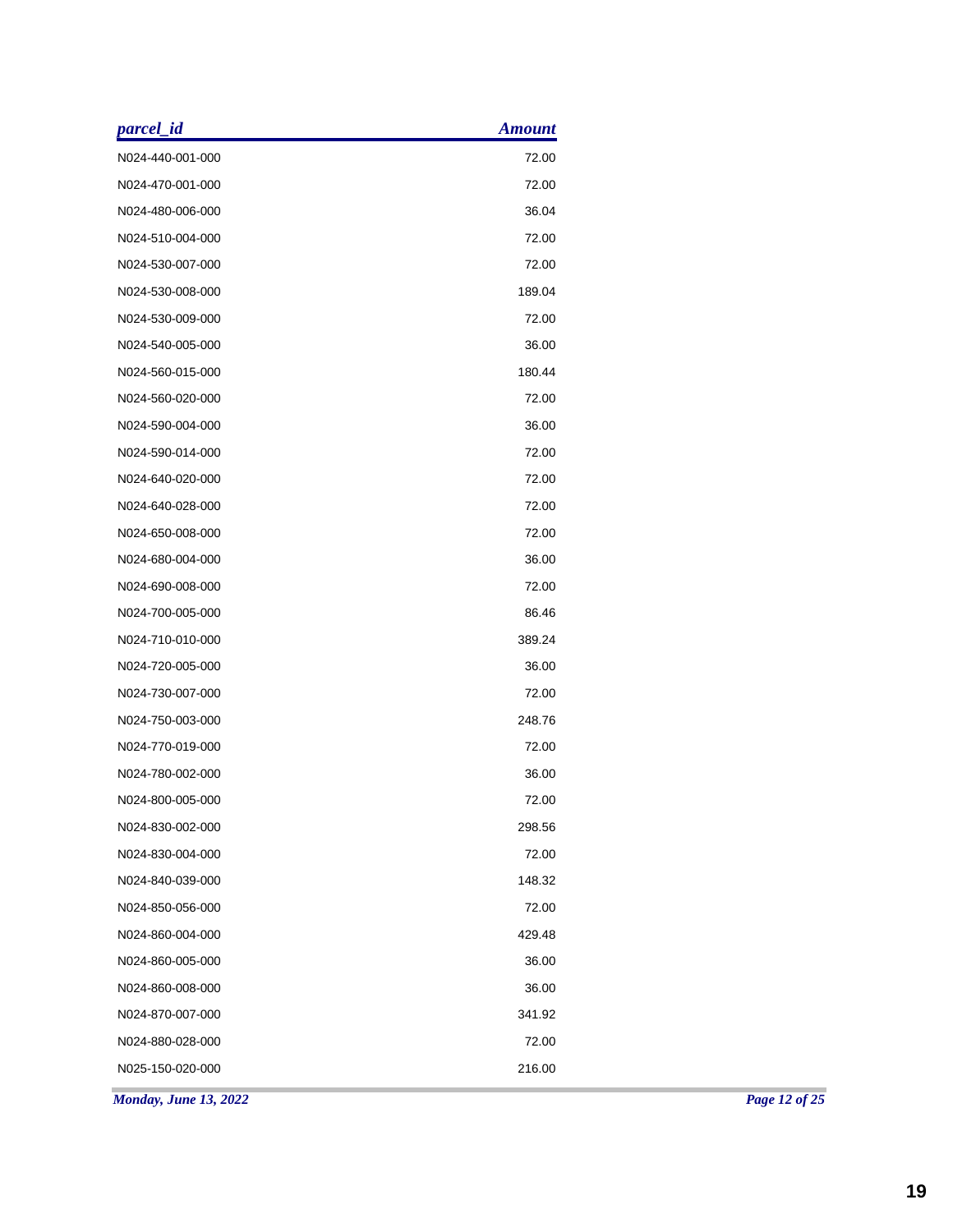| N025-150-021-000<br>72.00<br>72.00<br>N025-160-008-000<br>144.00<br>N025-170-057-000<br>N025-220-046-000<br>72.00<br>72.00<br>N025-271-006-000<br>N025-271-018-000<br>443.68<br>N025-390-036-000<br>757.36 |
|------------------------------------------------------------------------------------------------------------------------------------------------------------------------------------------------------------|
|                                                                                                                                                                                                            |
|                                                                                                                                                                                                            |
|                                                                                                                                                                                                            |
|                                                                                                                                                                                                            |
|                                                                                                                                                                                                            |
|                                                                                                                                                                                                            |
|                                                                                                                                                                                                            |
| N025-410-012-000<br>144.00                                                                                                                                                                                 |
| 72.00<br>N025-420-007-000                                                                                                                                                                                  |
| N025-430-012-000<br>72.00                                                                                                                                                                                  |
| 18.14<br>N025-500-040-000                                                                                                                                                                                  |
| 757.36<br>N025-512-028-000                                                                                                                                                                                 |
| N025-512-032-000<br>72.00                                                                                                                                                                                  |
| 72.00<br>N025-512-035-000                                                                                                                                                                                  |
| N025-512-045-000<br>18.14                                                                                                                                                                                  |
| 641.26<br>N025-512-052-000                                                                                                                                                                                 |
| 72.00<br>N025-520-052-000                                                                                                                                                                                  |
| 108.00<br>N025-520-063-000                                                                                                                                                                                 |
| 72.00<br>N025-570-011-000                                                                                                                                                                                  |
| 72.00<br>N026-010-008-000                                                                                                                                                                                  |
| 108.04<br>N026-040-003-000                                                                                                                                                                                 |
| 72.00<br>N026-050-011-000                                                                                                                                                                                  |
| N026-050-015-000<br>72.00                                                                                                                                                                                  |
| 443.84<br>N026-320-007-000                                                                                                                                                                                 |
| N026-340-005-000<br>532.38                                                                                                                                                                                 |
| 36.00<br>N026-370-010-000                                                                                                                                                                                  |
| 36.00<br>N026-370-011-000                                                                                                                                                                                  |
| 72.00<br>N026-480-001-000                                                                                                                                                                                  |
| 38.82<br>N026-480-013-000                                                                                                                                                                                  |
| 55.04<br>N028-010-015-000                                                                                                                                                                                  |
| 72.00<br>N028-010-027-000                                                                                                                                                                                  |
| 72.00<br>N028-030-001-000                                                                                                                                                                                  |
| N028-040-003-000<br>72.00                                                                                                                                                                                  |
| 72.00<br>N028-040-038-000                                                                                                                                                                                  |
| 117.16<br>N028-080-023-000                                                                                                                                                                                 |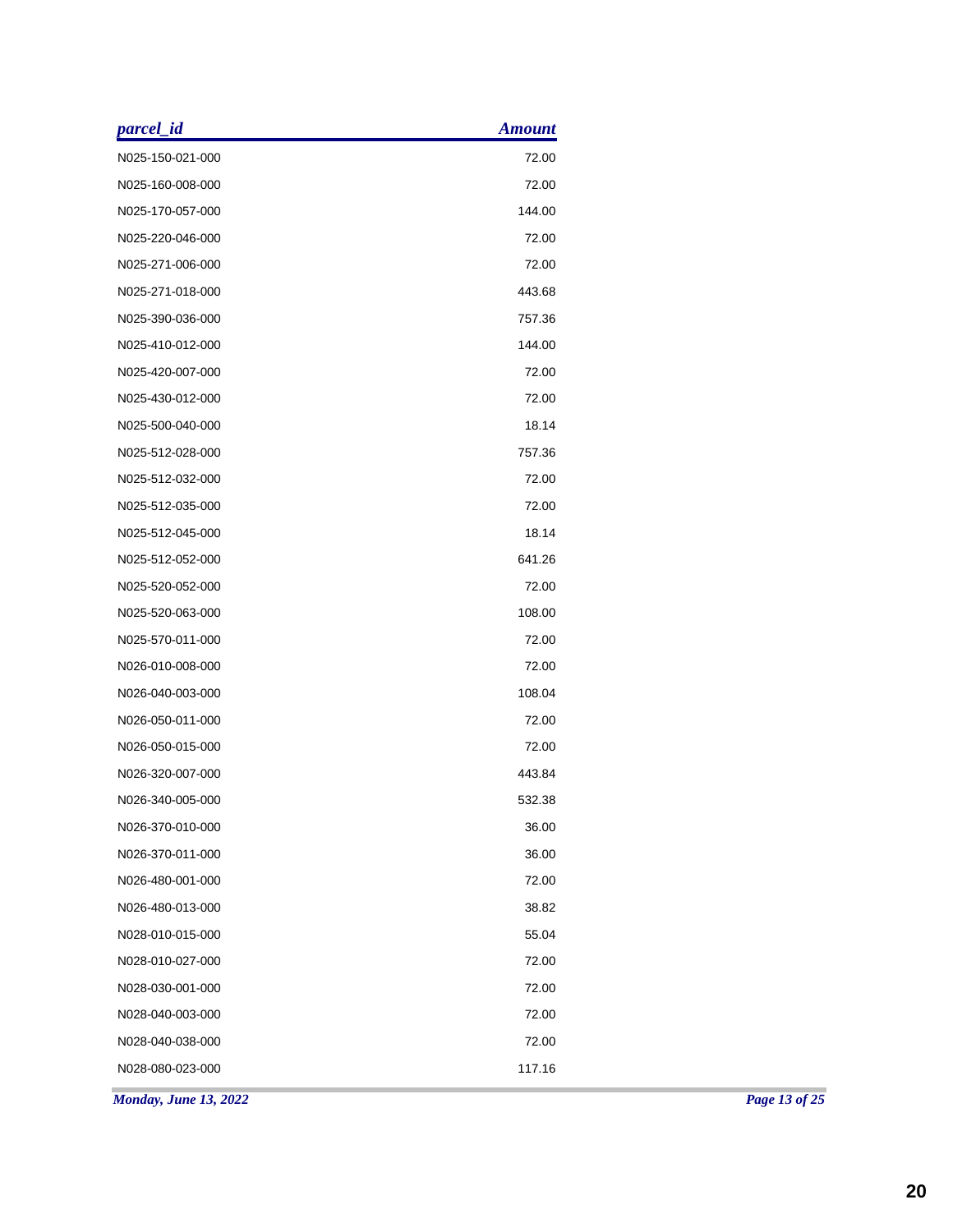| parcel_id             | <b>Amount</b> |
|-----------------------|---------------|
| N028-191-052-000      | 72.00         |
| N028-200-003-000      | 72.00         |
| N028-200-065-000      | 72.00         |
| N028-221-003-000      | 144.00        |
| N028-221-022-000      | 72.00         |
| N028-221-023-000      | 72.00         |
| N028-221-039-000      | 72.00         |
| N028-221-041-000      | 257.82        |
| N028-221-048-000      | 72.00         |
| N028-261-042-000      | 72.00         |
| N028-261-052-000      | 72.00         |
| N028-261-060-000      | 757.36        |
| N028-280-037-000      | 36.00         |
| N028-280-038-000      | 72.00         |
| N028-280-058-000      | 72.00         |
| N028-290-005-000      | 72.00         |
| N028-390-010-000      | 161.96        |
| N028-390-011-000      | 72.56         |
| N028-410-005-000      | 36.00         |
| N029-060-004-000      | 244.18        |
| N029-060-045-000      | 268.60        |
| N030-170-006-000      | 72.00         |
| N030-190-030-000      | 145.12        |
| N031-010-041-000      | 312.42        |
| N031-020-016-000      | 275.36        |
| N031-030-006-000      | 43.18         |
| N031-030-022-000      | 271.26        |
| N031-030-023-000      | 484.40        |
| N031-040-015-000      | 428.92        |
| N031-040-019-000      | 204.40        |
| N031-040-027-000      | 74.42         |
| N031-060-002-000      | 72.00         |
| N031-060-022-000      | 97.98         |
| N031-060-040-000      | 255.62        |
| N031-070-019-000      | 440.82        |
| Monday, June 13, 2022 |               |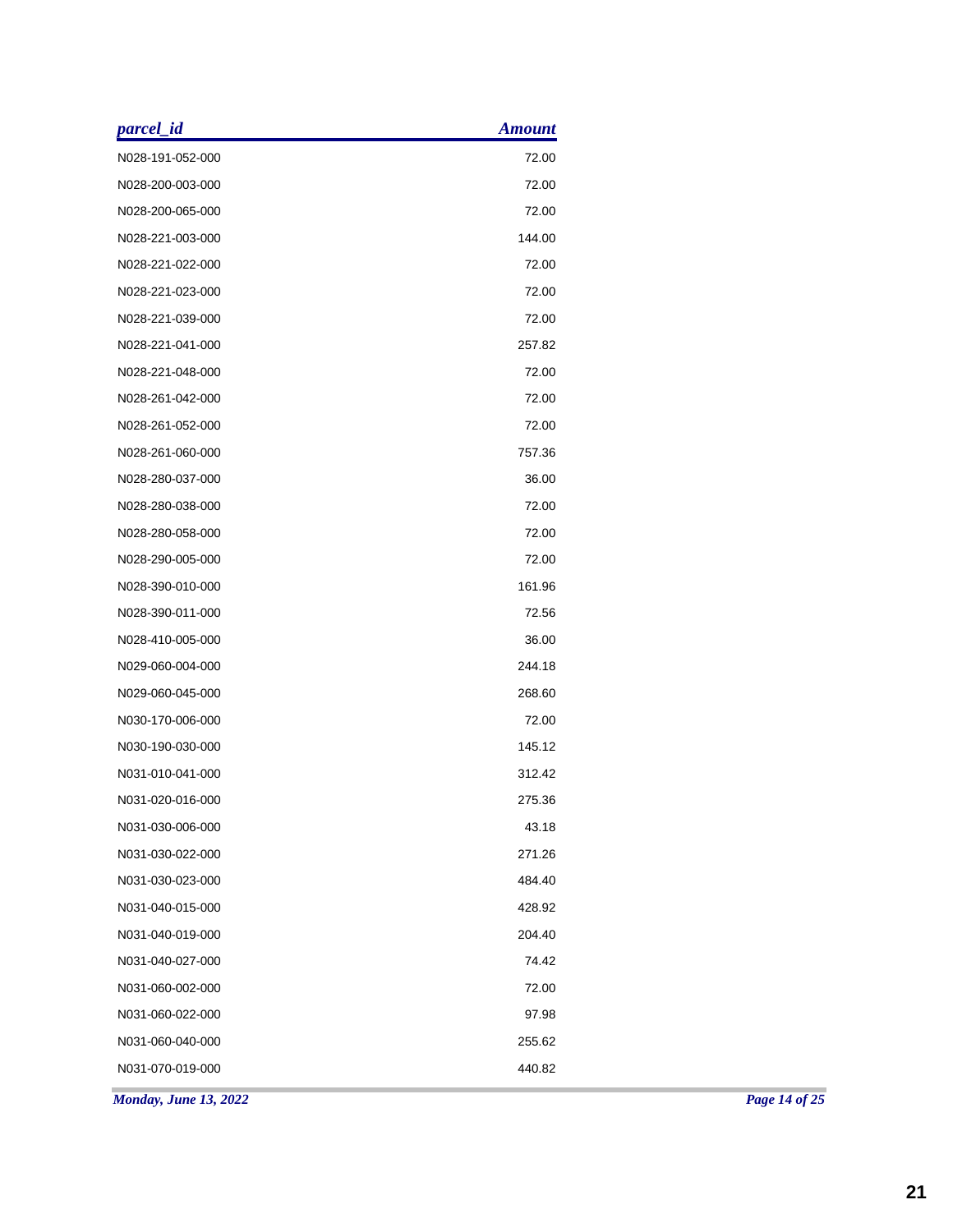| parcel_id<br><b>Amount</b>   |
|------------------------------|
| 1042.74<br>N031-080-046-000  |
| N031-090-001-000<br>36.00    |
| 958.46<br>N031-090-040-000   |
| N031-100-019-000<br>36.00    |
| N031-100-020-000<br>84.26    |
| N031-110-040-000<br>36.00    |
| N031-120-021-000<br>98.36    |
| 139.72<br>N031-130-021-000   |
| N031-140-024-000<br>72.00    |
| N031-140-025-000<br>36.00    |
| N031-140-026-000<br>72.00    |
| N031-190-003-000<br>72.00    |
| 497.48<br>N031-240-028-000   |
| N031-240-033-000<br>72.00    |
| 72.00<br>N031-240-034-000    |
| N031-250-043-000<br>318.94   |
| N031-260-018-000<br>115.66   |
| N031-260-022-000<br>15.00    |
| N031-260-034-000<br>398.14   |
| N031-430-018-000<br>72.00    |
| N032-630-022-000<br>108.84   |
| N032-640-022-000<br>72.00    |
| 144.00<br>N032-640-031-000   |
| 72.00<br>N032-640-042-000    |
| 95.84<br>N033-040-025-000    |
| 291.04<br>N033-050-018-000   |
| 36.00<br>N033-060-036-000    |
| 36.00<br>N033-080-021-000    |
| 72.00<br>N033-210-007-000    |
| 21.08<br>N033-260-003-000    |
| 189.20<br>N033-260-010-000   |
| 72.00<br>N033-270-007-000    |
| 36.00<br>N033-300-002-000    |
| 138.54<br>N033-300-010-000   |
| 36.00<br>N033-300-045-000    |
| <b>Monday, June 13, 2022</b> |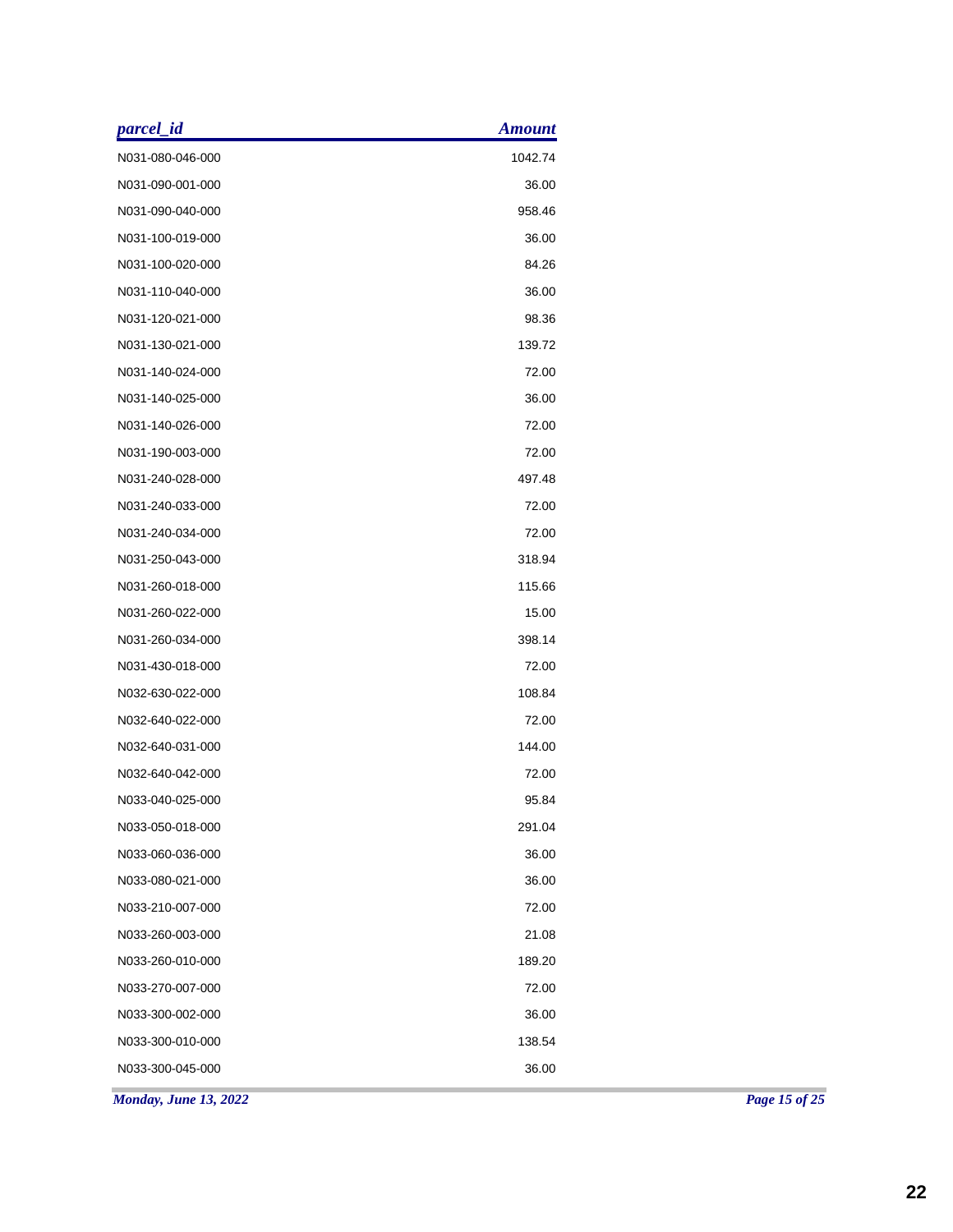| parcel_id                    | <b>Amount</b> |
|------------------------------|---------------|
| N033-310-027-000             | 206.40        |
| N033-330-002-000             | 105.72        |
| N033-330-017-000             | 18.32         |
| N033-360-016-000             | 98.36         |
| N033-370-012-000             | 35.60         |
| N033-380-026-000             | 435.74        |
| N033-390-009-000             | 78.90         |
| N033-390-018-000             | 324.48        |
| N033-400-024-000             | 159.32        |
| N033-400-027-000             | 215.64        |
| N033-400-033-000             | 214.66        |
| N033-450-036-000             | 164.66        |
| N033-460-023-000             | 22.76         |
| N033-500-012-000             | 115.58        |
| N033-500-032-000             | 111.62        |
| N033-510-030-000             | 139.86        |
| N033-520-013-000             | 148.72        |
| N033-560-006-000             | 72.00         |
| N033-560-015-000             | 180.06        |
| N033-570-018-000             | 23.98         |
| N033-580-003-000             | 28.10         |
| N033-610-031-000             | 16.82         |
| N033-650-004-000             | 242.74        |
| N034-280-002-000             | 72.00         |
| N034-280-003-000             | 448.80        |
| N035-020-042-000             | 401.98        |
| N035-030-019-000             | 72.00         |
| N035-120-003-000             | 266.92        |
| N035-140-010-000             | 476.98        |
| N035-191-008-000             | 121.14        |
| N035-192-008-000             | 469.20        |
| N035-200-023-000             | 705.86        |
| N035-200-038-000             | 72.00         |
| N035-221-016-000             | 36.00         |
| N035-221-030-000             | 18.14         |
| <b>Monday, June 13, 2022</b> |               |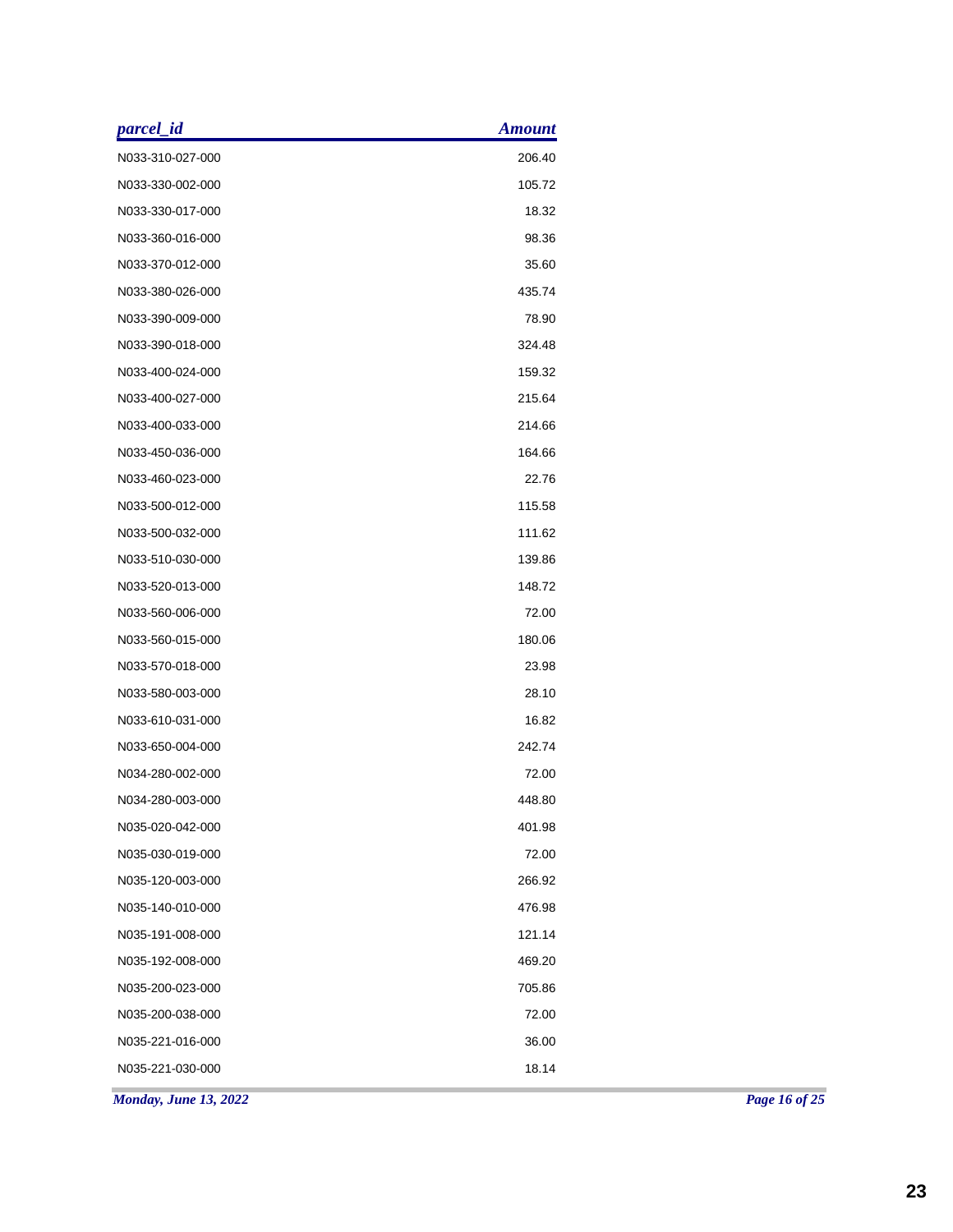| parcel_id                    | <b>Amount</b> |
|------------------------------|---------------|
| N035-230-004-000             | 72.00         |
| N035-280-009-000             | 667.46        |
| N035-300-031-000             | 1083.34       |
| N035-300-035-000             | 72.00         |
| N035-340-028-000             | 178.58        |
| N035-350-021-000             | 114.06        |
| N035-350-032-000             | 6207.28       |
| N035-360-011-000             | 152.60        |
| N035-370-026-000             | 133.30        |
| N035-400-067-000             | 124.52        |
| N035-400-086-000             | 72.00         |
| N035-400-091-000             | 125.50        |
| N035-412-008-000             | 72.00         |
| N035-412-009-000             | 36.00         |
| N035-412-019-000             | 72.00         |
| N035-420-010-000             | 72.00         |
| N035-550-020-000             | 72.00         |
| N035-610-002-000             | 204.38        |
| N035-620-024-000             | 177.96        |
| N036-011-028-000             | 266.38        |
| N036-020-008-000             | 95.00         |
| N036-020-012-000             | 301.10        |
| N036-020-050-001             | 288.00        |
| N036-030-016-000             | 72.00         |
| N036-030-020-000             | 290.54        |
| N036-050-015-000             | 35.74         |
| N036-060-002-000             | 72.00         |
| N036-060-010-000             | 72.00         |
| N036-080-012-000             | 72.00         |
| N036-090-025-000             | 144.00        |
| N036-130-028-000             | 72.00         |
| N036-170-053-000             | 72.00         |
| N036-190-001-000             | 72.00         |
| N036-190-008-000             | 875.44        |
| N036-190-024-000             | 72.00         |
| <b>Monday, June 13, 2022</b> |               |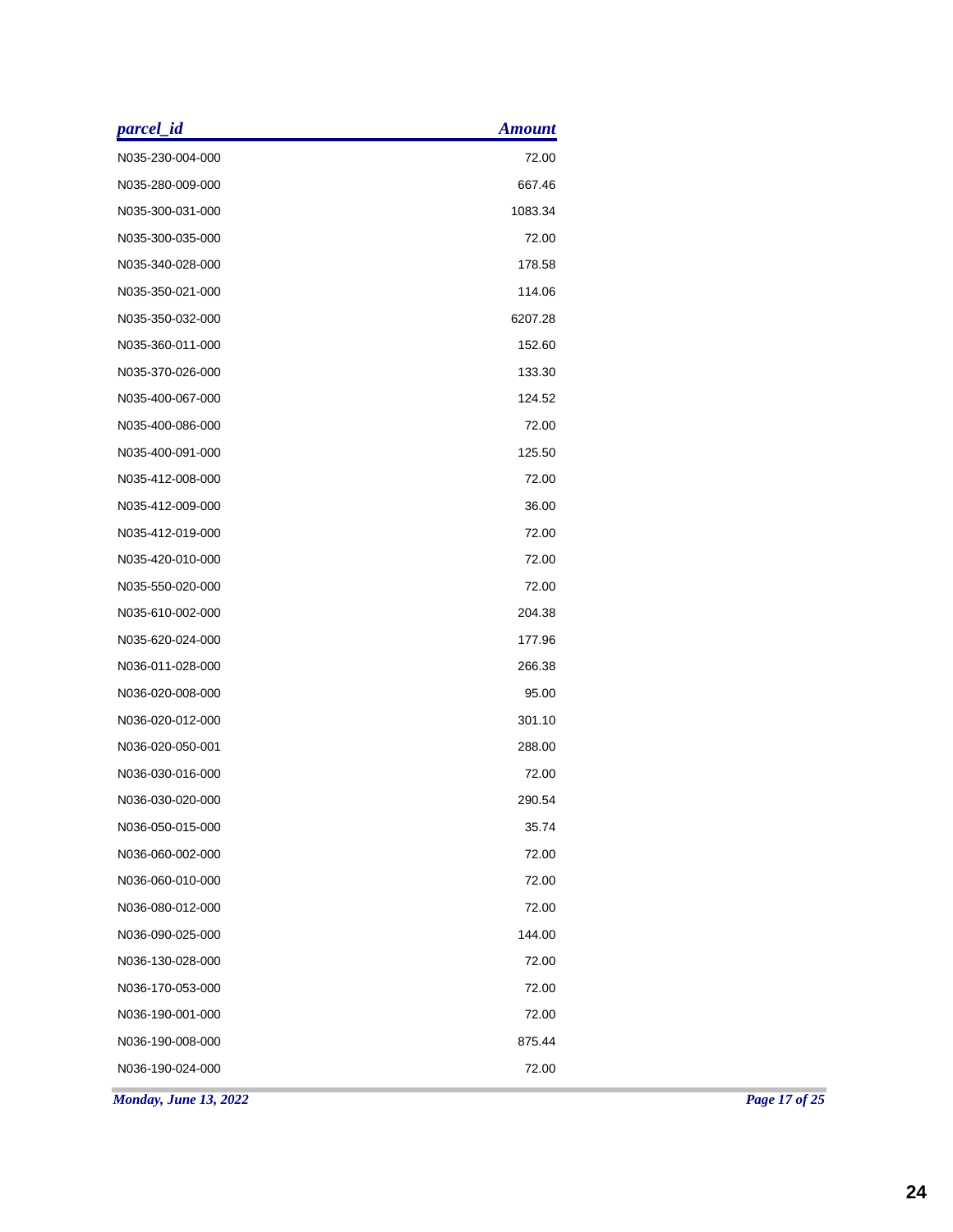| parcel_id             | <b>Amount</b> |  |
|-----------------------|---------------|--|
| N036-210-014-000      | 18.14         |  |
| N036-230-021-000      | 72.00         |  |
| N036-240-002-000      | 72.00         |  |
| N036-240-007-000      | 72.00         |  |
| N036-250-021-000      | 72.00         |  |
| N036-250-022-000      | 72.00         |  |
| N036-250-041-000      | 72.00         |  |
| N036-280-011-000      | 72.00         |  |
| N036-280-023-000      | 72.00         |  |
| N036-280-024-000      | 72.00         |  |
| N036-301-008-000      | 72.00         |  |
| N036-350-004-000      | 366.52        |  |
| N036-370-009-000      | 50.04         |  |
| N036-380-013-000      | 20.82         |  |
| N036-380-016-000      | 156.14        |  |
| N036-660-010-000      | 313.90        |  |
| N036-670-014-000      | 404.60        |  |
| N036-680-028-000      | 18.20         |  |
| N036-750-017-000      | 133.44        |  |
| N037-030-010-000      | 36.00         |  |
| N037-030-011-000      | 72.00         |  |
| N037-050-007-000      | 154.28        |  |
| N037-050-029-000      | 36.00         |  |
| N037-050-055-000      | 36.00         |  |
| N037-060-001-000      | 72.00         |  |
| N037-060-009-000      | 157.74        |  |
| N037-060-054-000      | 72.00         |  |
| N037-060-057-000      | 72.00         |  |
| N037-070-003-000      | 72.00         |  |
| N037-080-046-000      | 72.72         |  |
| N037-140-037-000      | 282.28        |  |
| N037-160-015-000      | 96.22         |  |
| N037-190-014-000      | 69.18         |  |
| N037-200-014-000      | 72.00         |  |
| N037-200-033-000      | 72.00         |  |
| Monday, June 13, 2022 |               |  |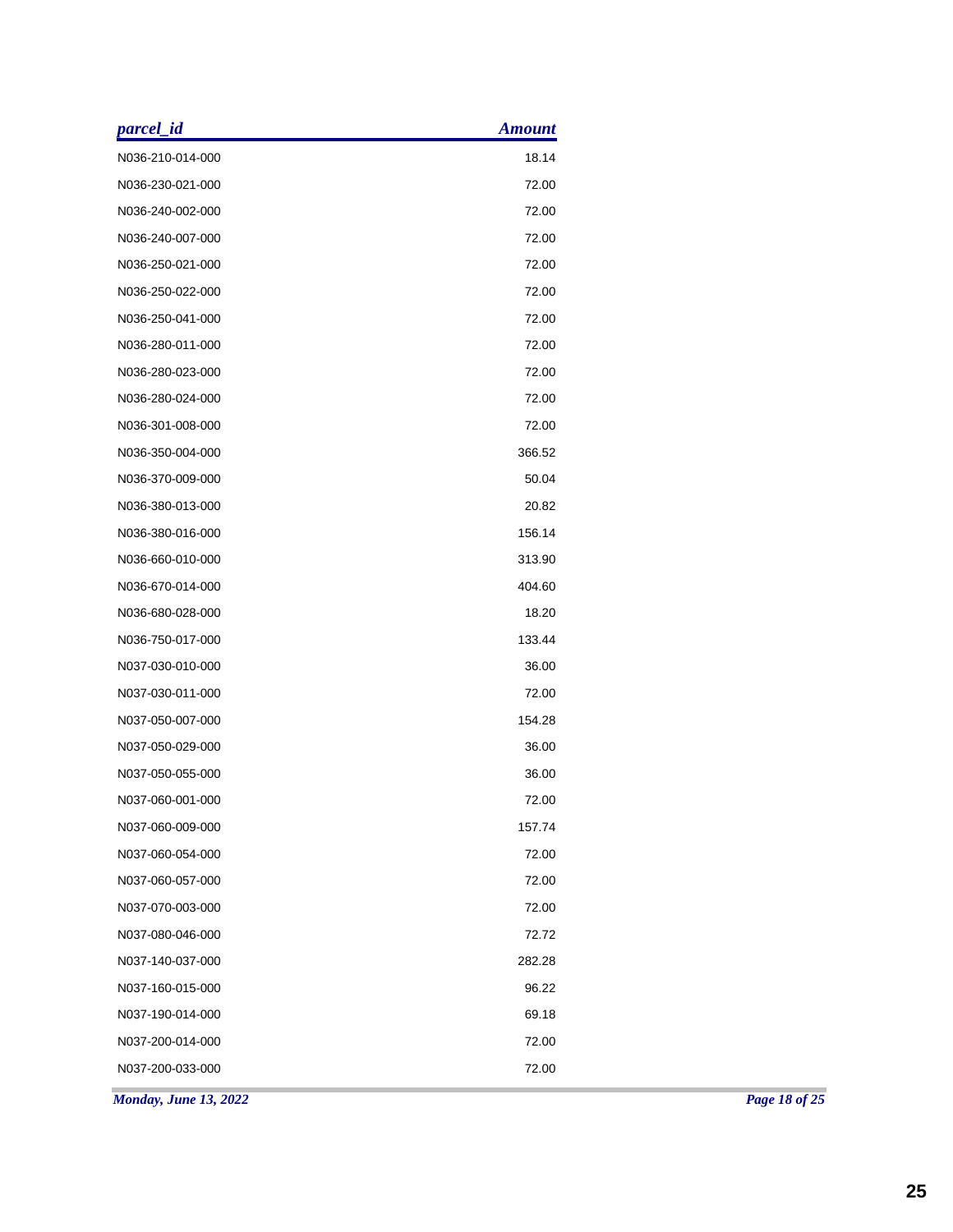| parcel_id                    | <b>Amount</b> |  |
|------------------------------|---------------|--|
| N037-260-004-000             | 18.14         |  |
| N037-270-059-000             | 72.00         |  |
| N037-301-011-000             | 262.08        |  |
| N037-320-019-000             | 38.10         |  |
| N037-360-009-000             | 72.00         |  |
| N037-370-001-000             | 589.44        |  |
| N037-370-008-000             | 542.50        |  |
| N037-400-023-000             | 76.12         |  |
| N037-400-048-000             | 145.76        |  |
| N037-410-013-000             | 36.00         |  |
| N037-410-020-000             | 58.44         |  |
| N037-410-029-000             | 1836.34       |  |
| N037-430-006-000             | 181.34        |  |
| N037-430-015-000             | 36.00         |  |
| N037-430-025-000             | 36.00         |  |
| N037-460-002-000             | 72.00         |  |
| N038-070-015-000             | 72.00         |  |
| N038-070-032-000             | 72.00         |  |
| N038-080-029-000             | 60.98         |  |
| N038-090-022-000             | 1273.34       |  |
| N038-120-017-000             | 127.18        |  |
| N038-120-019-000             | 47.80         |  |
| N038-160-011-000             | 72.00         |  |
| N038-170-008-000             | 444.00        |  |
| N038-170-027-000             | 72.00         |  |
| N038-190-009-000             | 72.00         |  |
| N038-190-011-000             | 72.00         |  |
| N038-200-009-000             | 143.40        |  |
| N038-210-006-000             | 193.36        |  |
| N038-210-007-000             | 72.00         |  |
| N038-210-011-000             | 36.00         |  |
| N038-220-021-000             | 72.00         |  |
| N038-240-012-000             | 116.56        |  |
| N038-240-017-000             | 230.34        |  |
| N038-250-011-000             | 36.00         |  |
| <b>Monday, June 13, 2022</b> |               |  |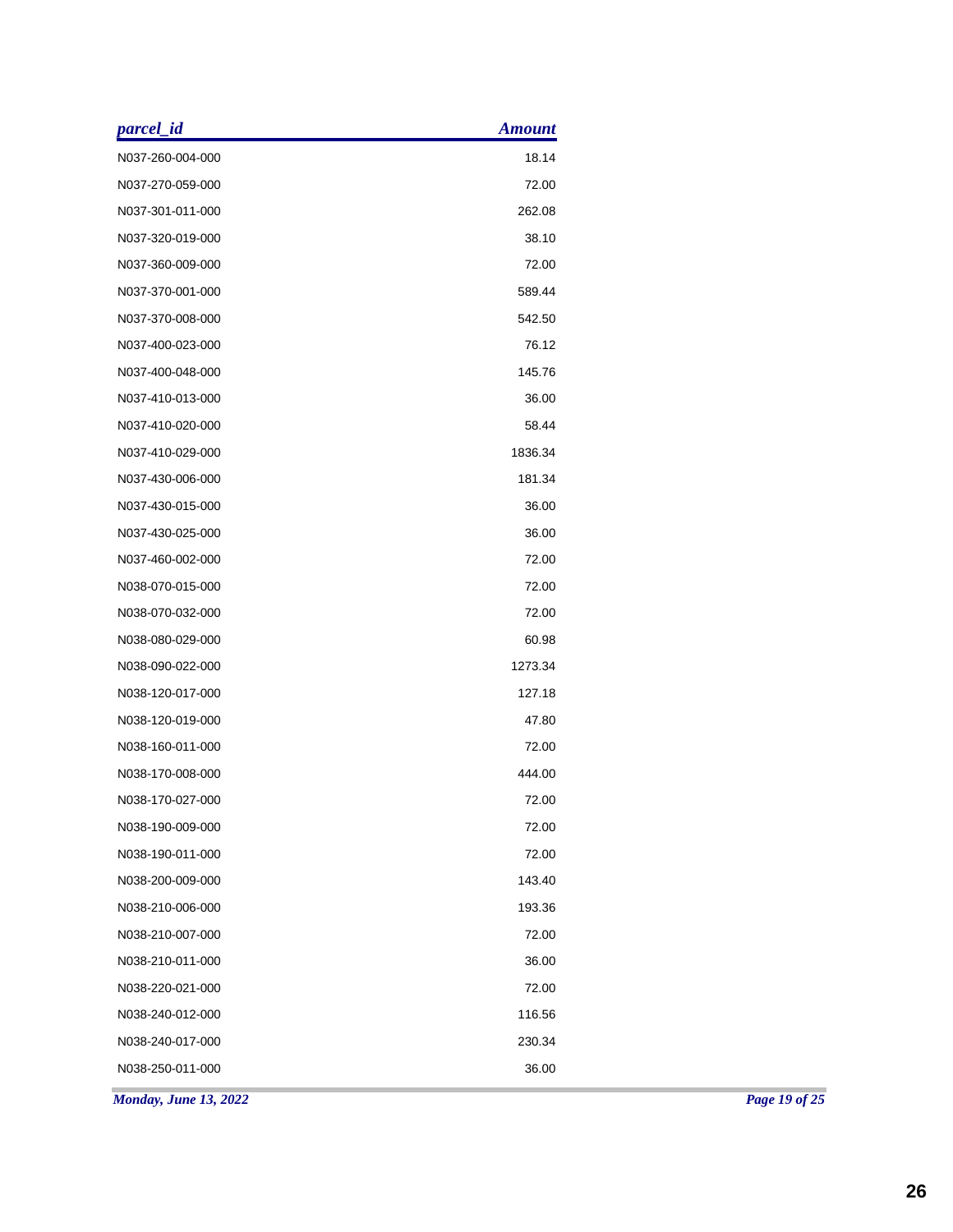| parcel_id             | <b>Amount</b> |
|-----------------------|---------------|
| N039-020-027-000      | 72.00         |
| N039-020-028-000      | 72.00         |
| N039-020-065-000      | 72.00         |
| N039-050-007-000      | 72.00         |
| N039-050-015-000      | 22.00         |
| N039-060-004-000      | 72.00         |
| N039-060-007-000      | 72.00         |
| N039-060-008-000      | 72.00         |
| N039-060-009-000      | 72.00         |
| N039-060-012-000      | 36.00         |
| N039-060-013-000      | 72.00         |
| N039-060-017-000      | 72.00         |
| N039-060-018-000      | 72.00         |
| N039-080-010-000      | 72.00         |
| N039-090-027-000      | 72.00         |
| N039-100-015-000      | 36.00         |
| N039-141-048-000      | 72.00         |
| N039-150-079-000      | 36.00         |
| N039-160-025-000      | 72.00         |
| N039-160-029-000      | 72.00         |
| N039-240-040-000      | 36.00         |
| N039-260-011-000      | 3881.16       |
| N039-270-016-000      | 36.00         |
| N039-270-023-000      | 36.00         |
| N039-280-006-000      | 72.00         |
| N039-290-004-000      | 72.00         |
| N050-010-034-000      | 72.00         |
| N050-051-016-000      | 72.00         |
| N050-060-010-000      | 72.00         |
| N050-070-009-000      | 72.00         |
| N050-070-014-000      | 72.00         |
| N050-070-020-000      | 72.00         |
| N050-110-026-000      | 72.00         |
| N050-160-035-000      | 72.00         |
| N050-170-013-000      | 72.00         |
| Monday, June 13, 2022 |               |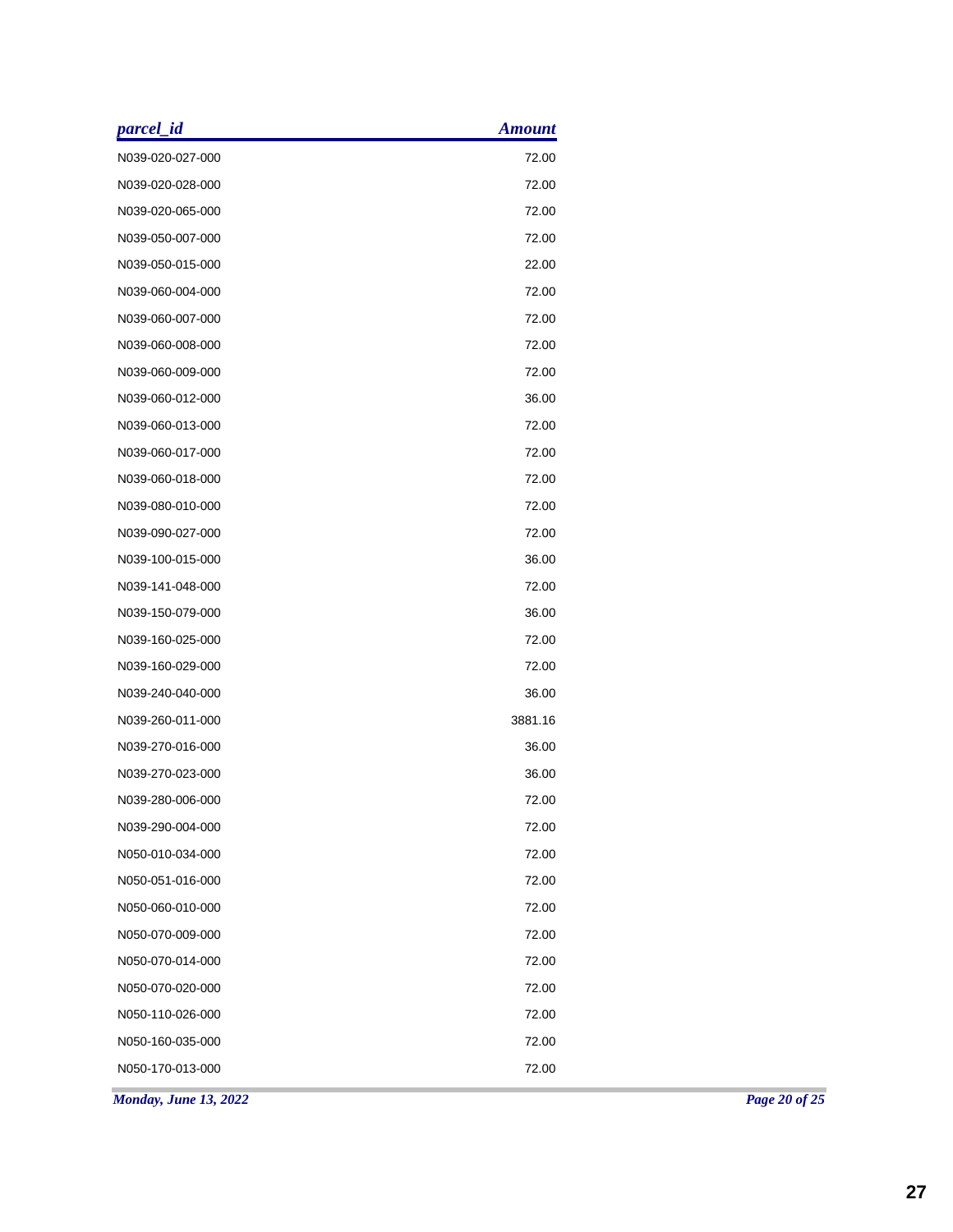| parcel_id             | <b>Amount</b> |  |
|-----------------------|---------------|--|
| N050-170-016-000      | 72.00         |  |
| N050-190-022-000      | 72.00         |  |
| N050-350-004-000      | 59.00         |  |
| N050-390-012-000      | 72.00         |  |
| N050-420-020-000      | 72.00         |  |
| N050-430-025-000      | 36.00         |  |
| N050-430-029-000      | 72.00         |  |
| N050-430-030-000      | 36.00         |  |
| N050-440-001-000      | 36.00         |  |
| N050-440-022-000      | 104.22        |  |
| N050-470-027-000      | 722.40        |  |
| N050-500-009-000      | 72.00         |  |
| N051-030-011-000      | 156.92        |  |
| N051-040-008-000      | 239.16        |  |
| N051-060-016-000      | 36.00         |  |
| N051-060-017-000      | 1502.26       |  |
| N051-060-034-000      | 72.00         |  |
| N051-070-002-000      | 18.14         |  |
| N051-120-008-000      | 72.00         |  |
| N051-131-014-000      | 72.00         |  |
| N051-151-017-000      | 72.00         |  |
| N051-151-047-000      | 36.00         |  |
| N051-200-007-000      | 72.00         |  |
| N051-210-044-000      | 72.00         |  |
| N051-260-011-000      | 956.16        |  |
| N051-270-023-000      | 72.00         |  |
| N051-280-008-000      | 72.00         |  |
| N051-300-024-000      | 72.00         |  |
| N051-300-027-000      | 72.00         |  |
| N051-300-040-000      | 72.00         |  |
| N051-330-038-000      | 72.00         |  |
| N051-330-039-000      | 72.00         |  |
| N051-340-047-000      | 72.00         |  |
| N051-350-027-000      | 72.00         |  |
| N051-450-009-000      | 72.00         |  |
| Monday, June 13, 2022 |               |  |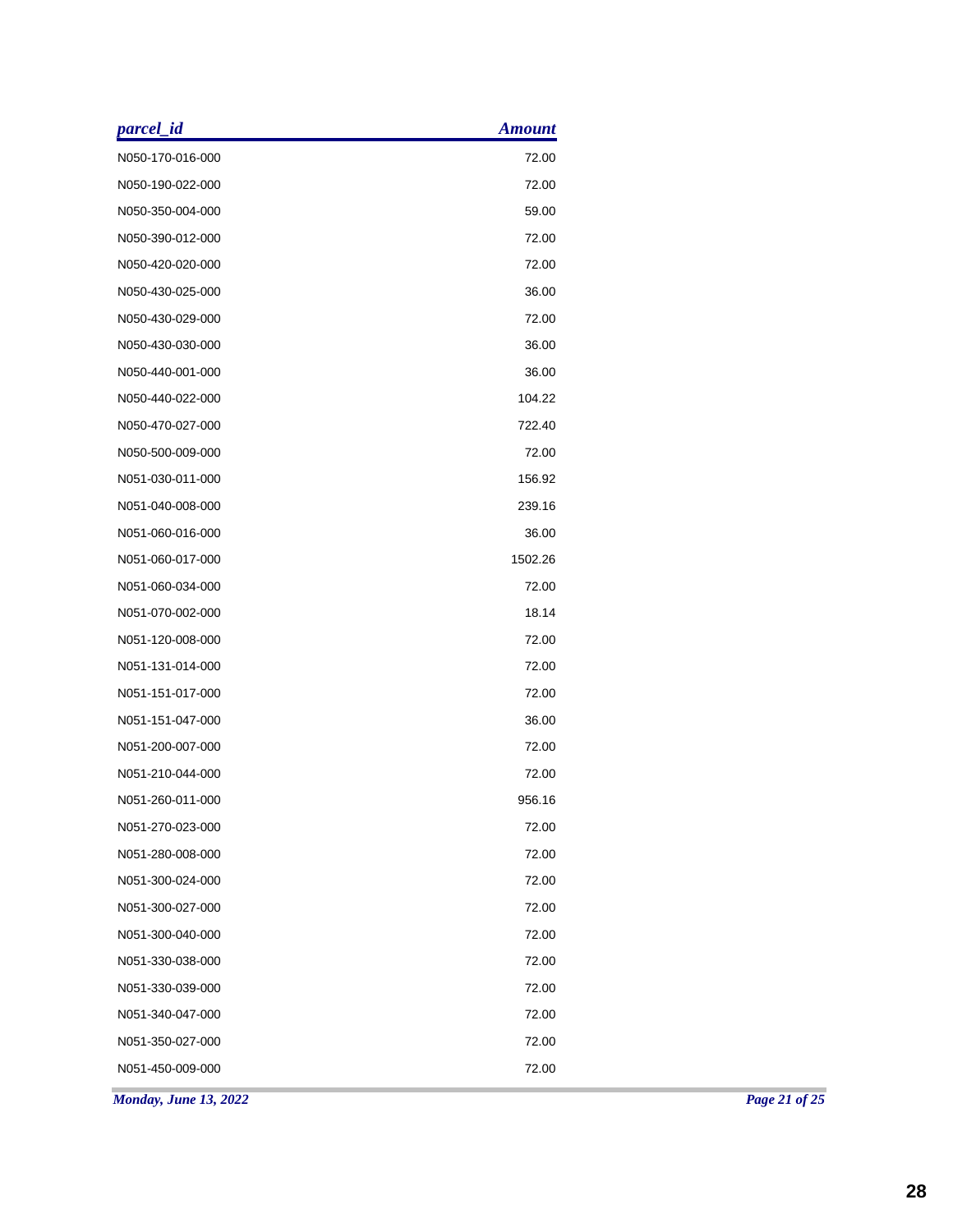| parcel_id             | <b>Amount</b> |  |
|-----------------------|---------------|--|
| N052-010-007-000      | 72.00         |  |
| N052-070-030-000      | 18.14         |  |
| N052-070-059-000      | 72.00         |  |
| N052-090-025-000      | 54.42         |  |
| N052-120-007-000      | 235.64        |  |
| N052-120-008-000      | 369.50        |  |
| N052-121-001-000      | 907.68        |  |
| N052-121-009-000      | 892.20        |  |
| N052-130-004-000      | 468.62        |  |
| N052-140-011-000      | 97.34         |  |
| N052-180-020-000      | 108.00        |  |
| N052-180-036-000      | 72.00         |  |
| N052-200-015-000      | 72.00         |  |
| N052-200-040-000      | 72.00         |  |
| N052-231-062-000      | 72.00         |  |
| N052-270-034-000      | 18.14         |  |
| N052-290-035-000      | 1696.62       |  |
| N052-310-003-000      | 72.00         |  |
| N052-310-015-000      | 72.00         |  |
| N052-320-004-000      | 72.00         |  |
| N052-320-007-000      | 72.00         |  |
| N052-320-014-000      | 144.00        |  |
| N052-330-022-000      | 72.00         |  |
| N052-330-036-000      | 72.00         |  |
| N052-330-084-000      | 75.58         |  |
| N052-340-029-000      | 72.00         |  |
| N052-370-024-000      | 72.00         |  |
| N052-370-044-000      | 72.00         |  |
| N053-240-022-000      | 36.00         |  |
| N053-250-002-000      | 72.00         |  |
| N053-250-019-000      | 72.00         |  |
| N053-280-042-000      | 677.46        |  |
| N053-290-018-000      | 72.00         |  |
| N053-300-007-000      | 72.00         |  |
| N053-390-004-000      | 163.26        |  |
| Monday, June 13, 2022 |               |  |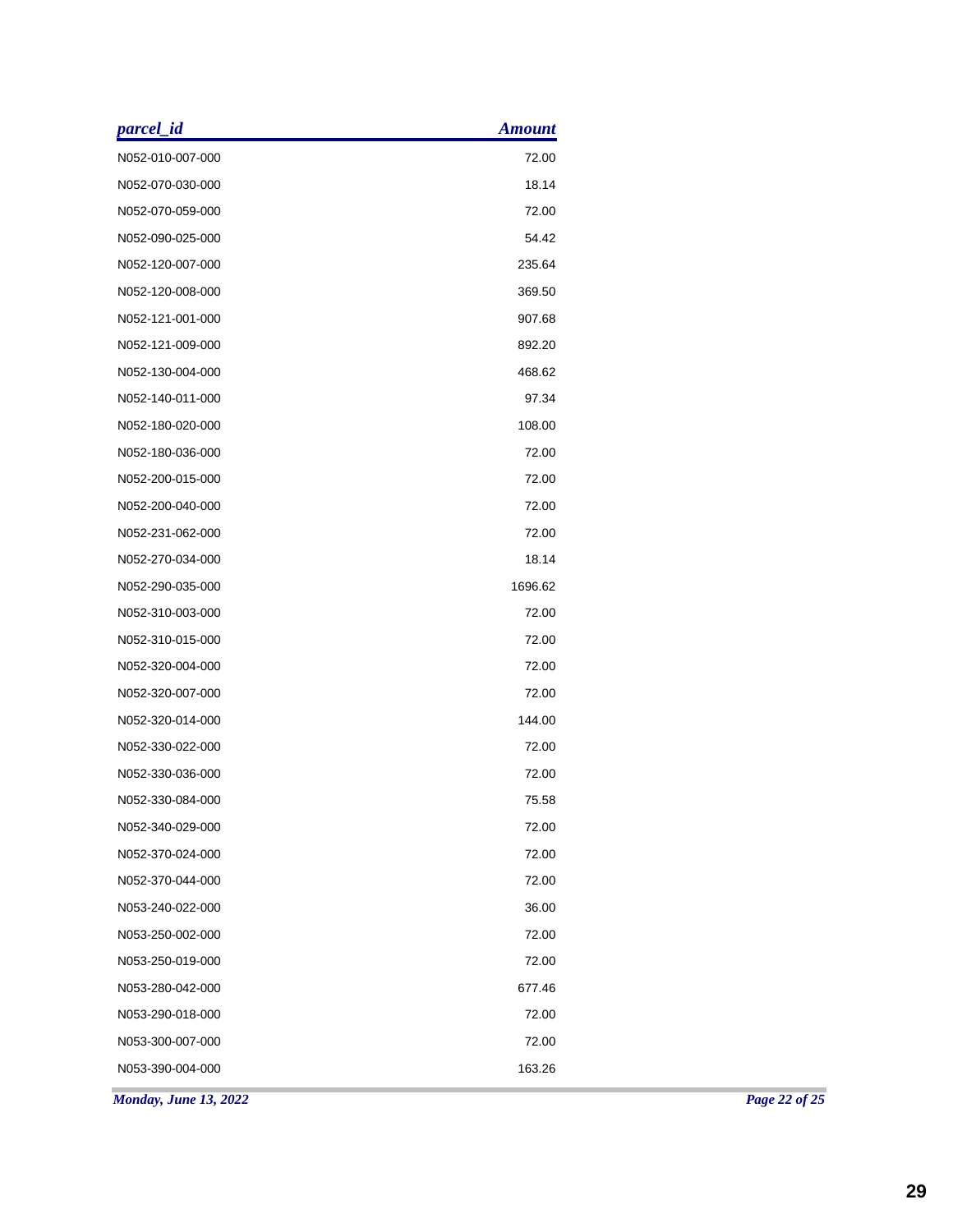| parcel_id             | <b>Amount</b> |  |
|-----------------------|---------------|--|
| N053-450-015-000      | 72.00         |  |
| N054-010-045-000      | 72.00         |  |
| N054-040-037-000      | 1986.66       |  |
| N054-070-015-000      | 198.86        |  |
| N054-090-024-000      | 72.00         |  |
| N054-110-014-000      | 72.00         |  |
| N054-130-010-000      | 72.00         |  |
| N054-140-018-000      | 72.00         |  |
| N054-220-015-000      | 471.56        |  |
| N054-230-019-000      | 90.70         |  |
| N054-320-004-000      | 72.00         |  |
| N054-320-018-000      | 72.00         |  |
| N054-320-020-000      | 72.00         |  |
| N054-320-022-000      | 72.00         |  |
| N054-330-015-000      | 1689.26       |  |
| N054-330-016-000      | 72.00         |  |
| N054-330-017-000      | 36.28         |  |
| N054-360-015-000      | 72.00         |  |
| N054-400-021-000      | 72.00         |  |
| N054-420-007-000      | 1316.50       |  |
| N054-450-026-000      | 108.84        |  |
| N055-050-039-000      | 72.00         |  |
| N055-050-057-000      | 72.00         |  |
| N055-060-039-000      | 72.00         |  |
| N055-080-038-000      | 72.00         |  |
| N055-100-047-000      | 72.00         |  |
| N055-100-061-000      | 72.00         |  |
| N055-110-026-000      | 72.00         |  |
| N055-110-054-000      | 72.00         |  |
| N055-120-019-000      | 72.00         |  |
| N055-120-020-000      | 92.58         |  |
| N055-140-023-000      | 606.22        |  |
| N055-150-004-000      | 72.00         |  |
| N055-150-013-000      | 72.00         |  |
| N055-180-006-000      | 72.00         |  |
| Monday, June 13, 2022 |               |  |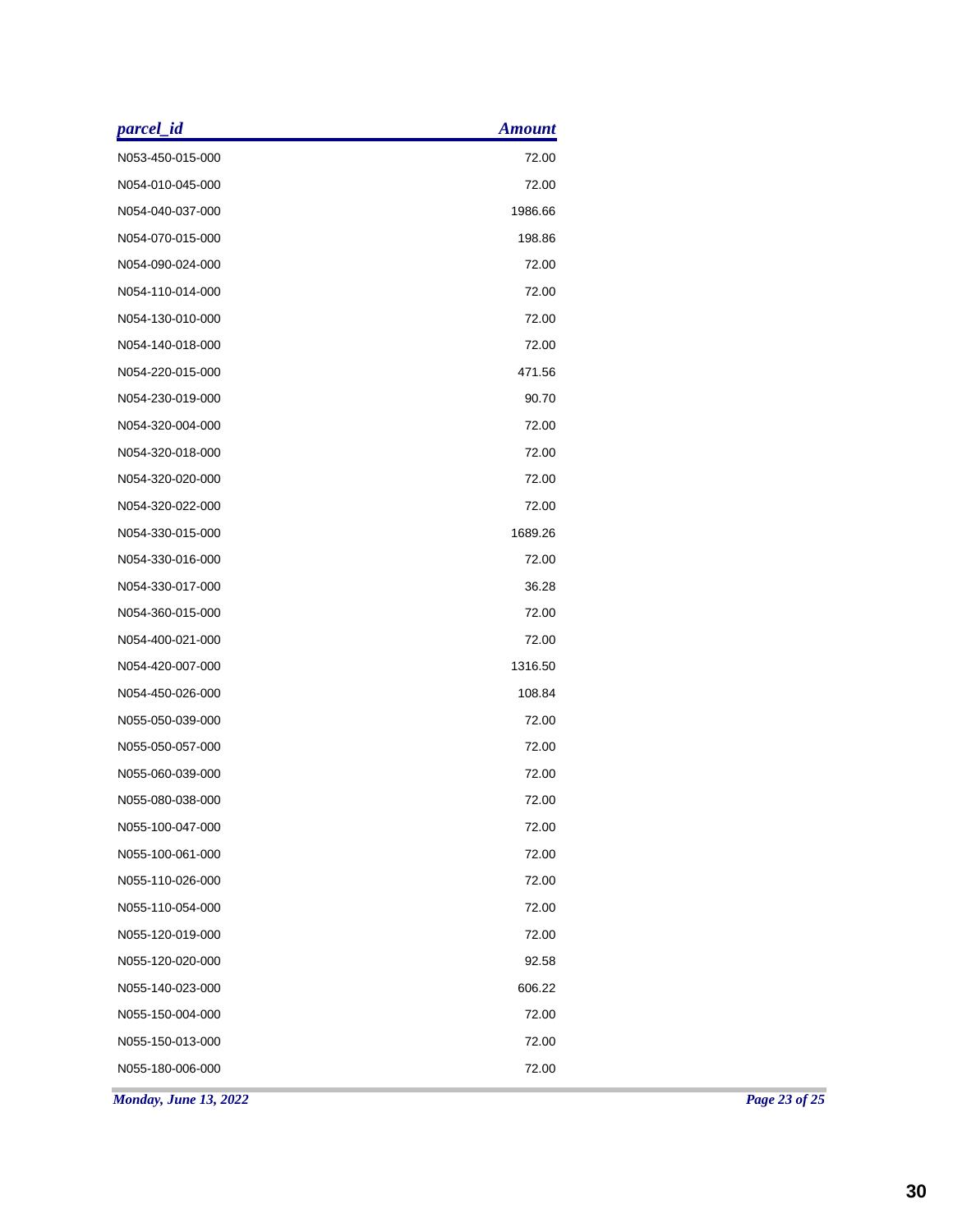| parcel_id             | <b>Amount</b> |
|-----------------------|---------------|
| N056-010-001-000      | 612.64        |
| N056-071-005-000      | 72.00         |
| N056-071-011-000      | 72.00         |
| N056-100-008-000      | 72.00         |
| N056-100-010-000      | 72.00         |
| N056-100-024-000      | 72.00         |
| N056-100-030-000      | 72.00         |
| N056-100-047-000      | 757.36        |
| N056-120-025-000      | 72.00         |
| N056-120-027-000      | 335.50        |
| N056-140-006-000      | 72.00         |
| N056-160-019-000      | 72.00         |
| N056-160-059-000      | 72.00         |
| N056-160-060-000      | 144.00        |
| N056-190-019-000      | 72.00         |
| N056-201-003-000      | 664.18        |
| N056-201-004-000      | 72.00         |
| N056-210-006-000      | 72.00         |
| N056-210-009-000      | 144.00        |
| N056-210-012-000      | 18.14         |
| N056-240-031-000      | 72.00         |
| N056-250-006-000      | 72.00         |
| N056-260-028-000      | 72.00         |
| N056-260-035-000      | 72.00         |
| N056-270-006-000      | 72.00         |
| N056-330-016-000      | 198.86        |
| N056-340-035-000      | 198.86        |
| N056-350-012-000      | 72.00         |
| N056-350-013-000      | 18.14         |
| N056-360-022-000      | 72.00         |
| N056-460-001-000      | 72.54         |
| N056-470-005-000      | 72.00         |
| N057-020-014-000      | 757.36        |
| N057-020-061-000      | 18.14         |
| N057-071-009-000      | 72.00         |
| Monday, June 13, 2022 |               |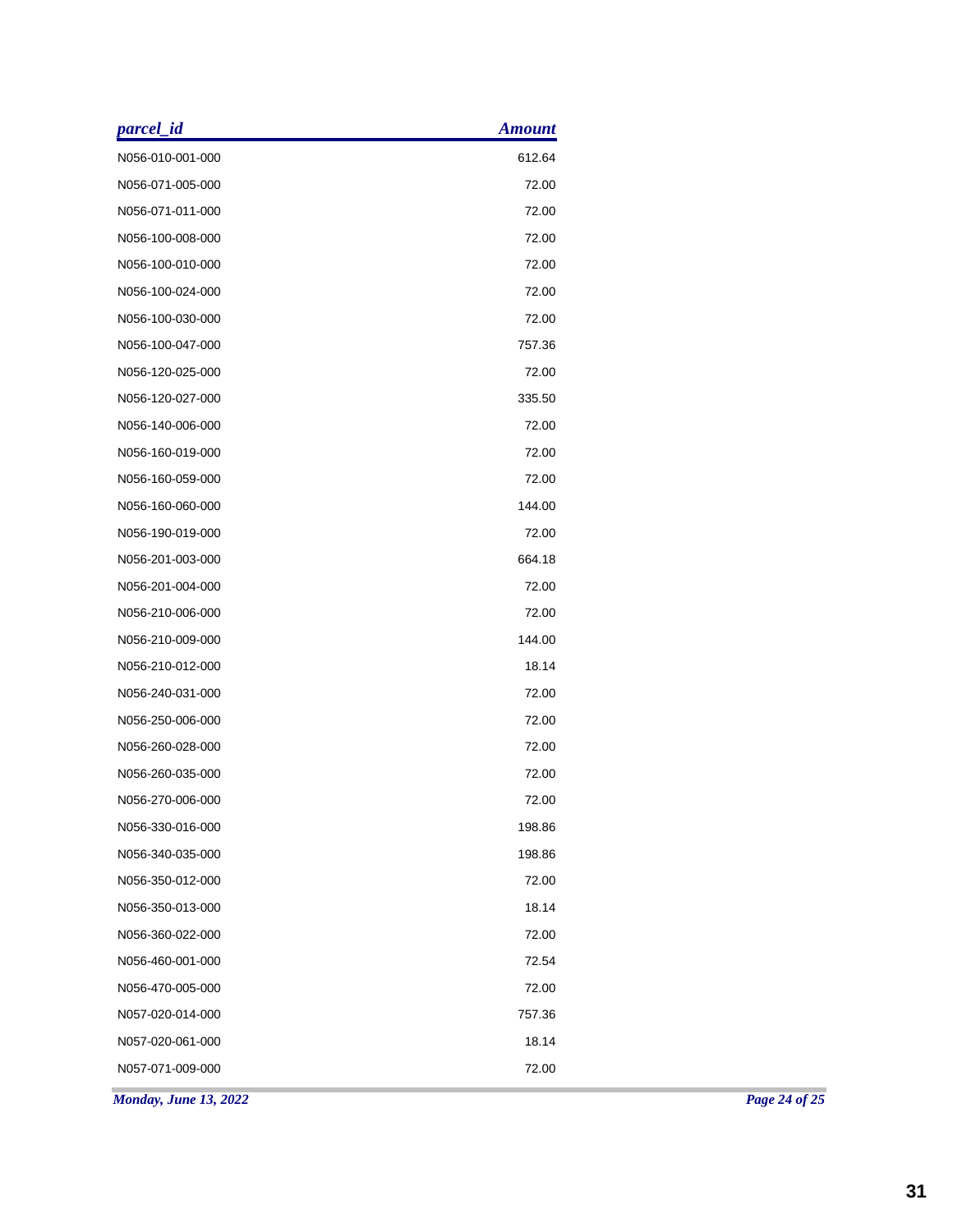| parcel_id            |     | <b>Amount</b> |
|----------------------|-----|---------------|
| N057-110-002-000     |     | 72.00         |
| N057-110-003-000     |     | 72.00         |
| N057-110-048-000     |     | 198.86        |
| N057-141-009-000     |     | 18.14         |
| N057-141-032-000     |     | 319.82        |
| N057-141-061-000     |     | 72.00         |
| N057-141-078-000     |     | 47.56         |
| N057-160-003-000     |     | 72.00         |
| N057-160-005-000     |     | 72.00         |
| N057-160-008-000     |     | 72.00         |
| N057-160-029-000     |     | 72.00         |
| N057-170-012-000     |     | 72.00         |
| N057-180-017-000     |     | 1130.12       |
| N057-180-029-000     |     | 1122.16       |
| N057-190-002-000     |     | 72.00         |
| N057-240-004-000     |     | 722.40        |
| N057-240-006-000     |     | 72.00         |
| N057-260-010-000     |     | 72.00         |
| N057-320-018-000     |     | 697.02        |
| N057-320-041-000     |     | 21.00         |
| <b>Parcel Count:</b> | 857 | 168044.62     |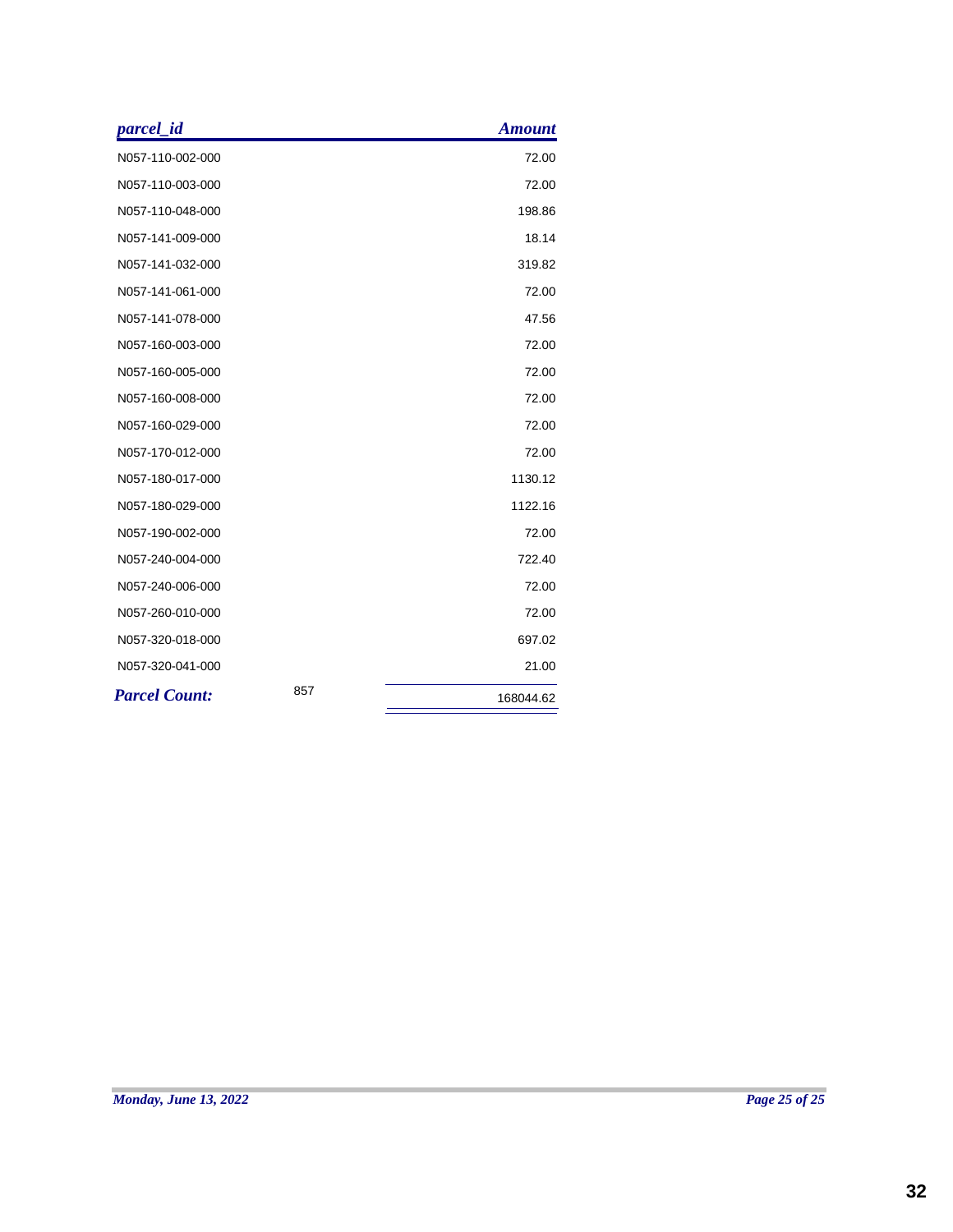

### RESOLUTION NO. 2022-36 OF THE BOARD OF DIRECTORS OF THE NEVADA IRRIGATION DISTRICT

### **REQUESTING COLLECTION OF CHARGES ON TAX ROLL FOR TAX YEAR 2022/2023– PLACER COUNTY**

**WHEREAS**, the Nevada Irrigation District (hereinafter "District") requests the County of Placer collect on the County tax rolls certain charges which have been imposed pursuant to Sections 22280 and 25806 of the Water Code of the State of California, attached hereto; and

**WHEREAS**, the County has required as a condition of the collection of said charges that the District warrant the legality of said charges and defend and indemnify the County from any challenge to the legality thereof.

**NOW, THEREFORE, BE IT HEREBY RESOLVED** by the Board of Directors of the Nevada Irrigation District that:

- 1. The Auditor-Controller of Placer County is requested to attach for collection on the County tax rolls those taxes, assessments, fees and/or charges, attached hereto.
- 2. The District warrants and represents that the taxes, assessments, fees and/or charges imposed by the District and being requested to be collected by Placer County comply with all requirements of State law, including but not limited to Articles XIIIC and XIIID of the California Constitution (Proposition 218).
- 3. The District releases and discharges County, and its officers, agents and employees from any and all claims, demands, liabilities, costs and expenses, damages, causes of action, and judgments, in any manner arising out of the collection by County on the property tax roll of any taxes, assessments, fees and/or charges on behalf of District.
- 4. In consideration for the County's collection of the charge through the County's property tax roll, the District agrees to and shall defend, indemnify and hold harmless the County, its officers, agents and employees (the "Indemnified Parties") from any and all claims, demands, liabilities, costs and expenses, damages, causes of action, and judgments, in any manner arising out of the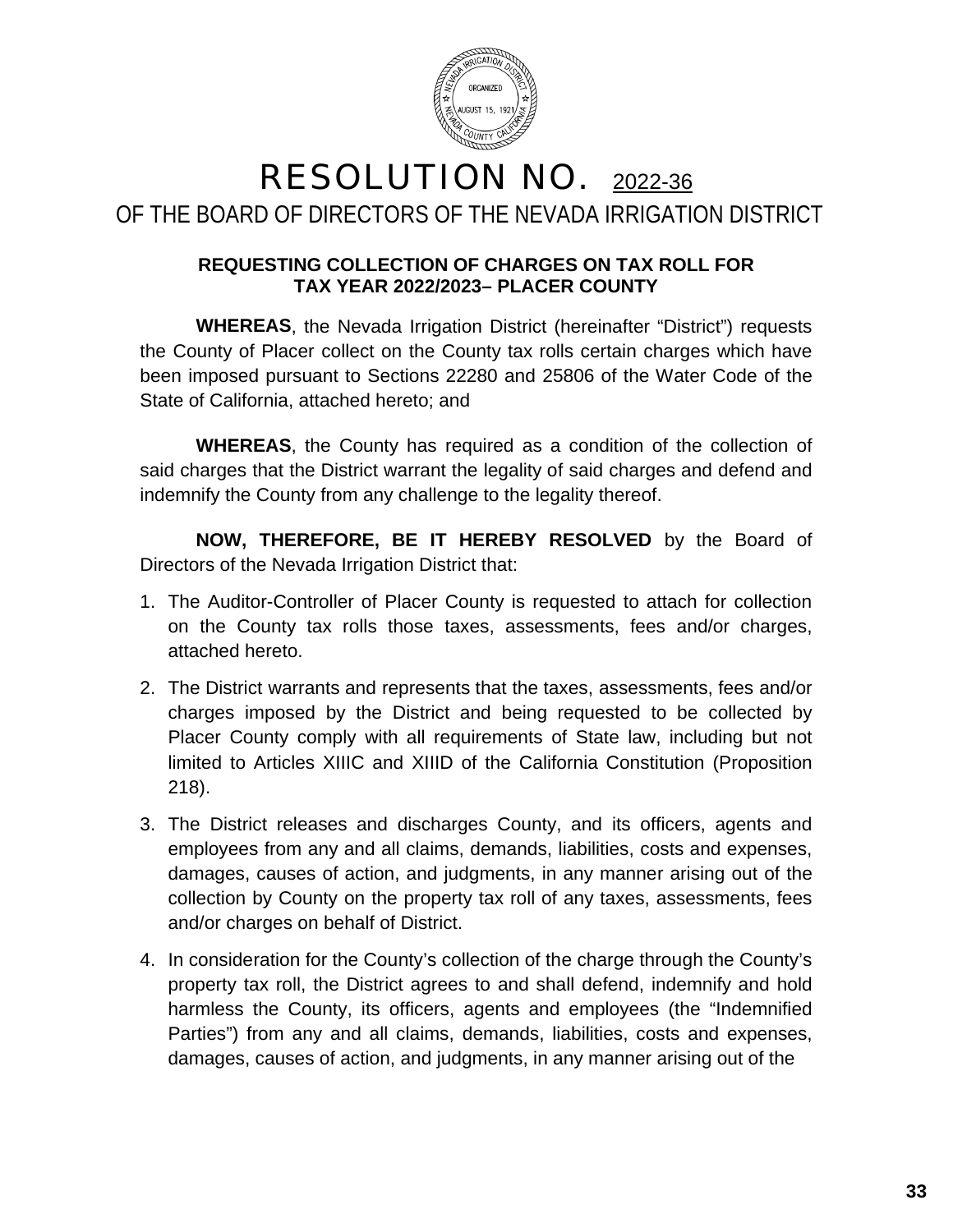collection by County of any of District's said taxes, assessments, fees and/or charges requested to be collected by County for District, or in any manner arising out of District's establishment and imposition of said taxes, assessments, fees and/or charges. District agrees that, in the event a iudament is entered in a court of law against any of the Indemnified Parties as a result of the collection of one of District's taxes, assessments, fees and/or charges, the County may offset the amount of the judgment from any other monies collected by County on behalf of District, including property taxes.

- 5. The District agrees that its officers, agents and employees will cooperate with the County by responding to all inquiries referred to District by County from any person concerning the District's taxes, assessments, fees and/or charges, and that District will not refer such persons to County officers and employees for response.
- 6. The District agrees to pay the County for the reasonable and ordinary charges to recoup its costs of placement and collection on the tax rolls at the agreed upon rate of 1% of the taxes, assessments, fees and/or charges, as provided by Government Code Sections 29304 and 51800.

**PASSED AND ADOPTED** by the Board of Directors of the Nevada Irrigation District at a regular meeting hereof held on the  $22<sup>nd</sup>$  day of June, 2022, by the following roll call vote:

| AYES:    | Directors: |
|----------|------------|
| NOES:    | Directors: |
| ABSTAIN: | Directors: |
| ABSENT:  | Directors: |

\_\_\_\_\_\_\_\_\_\_\_\_\_\_\_\_\_\_\_\_\_\_\_\_\_\_\_\_\_\_\_\_ President of the Board of Directors

ATTEST:

Board Secretary

\_\_\_\_\_\_\_\_\_\_\_\_\_\_\_\_\_\_\_\_\_\_\_\_\_\_\_\_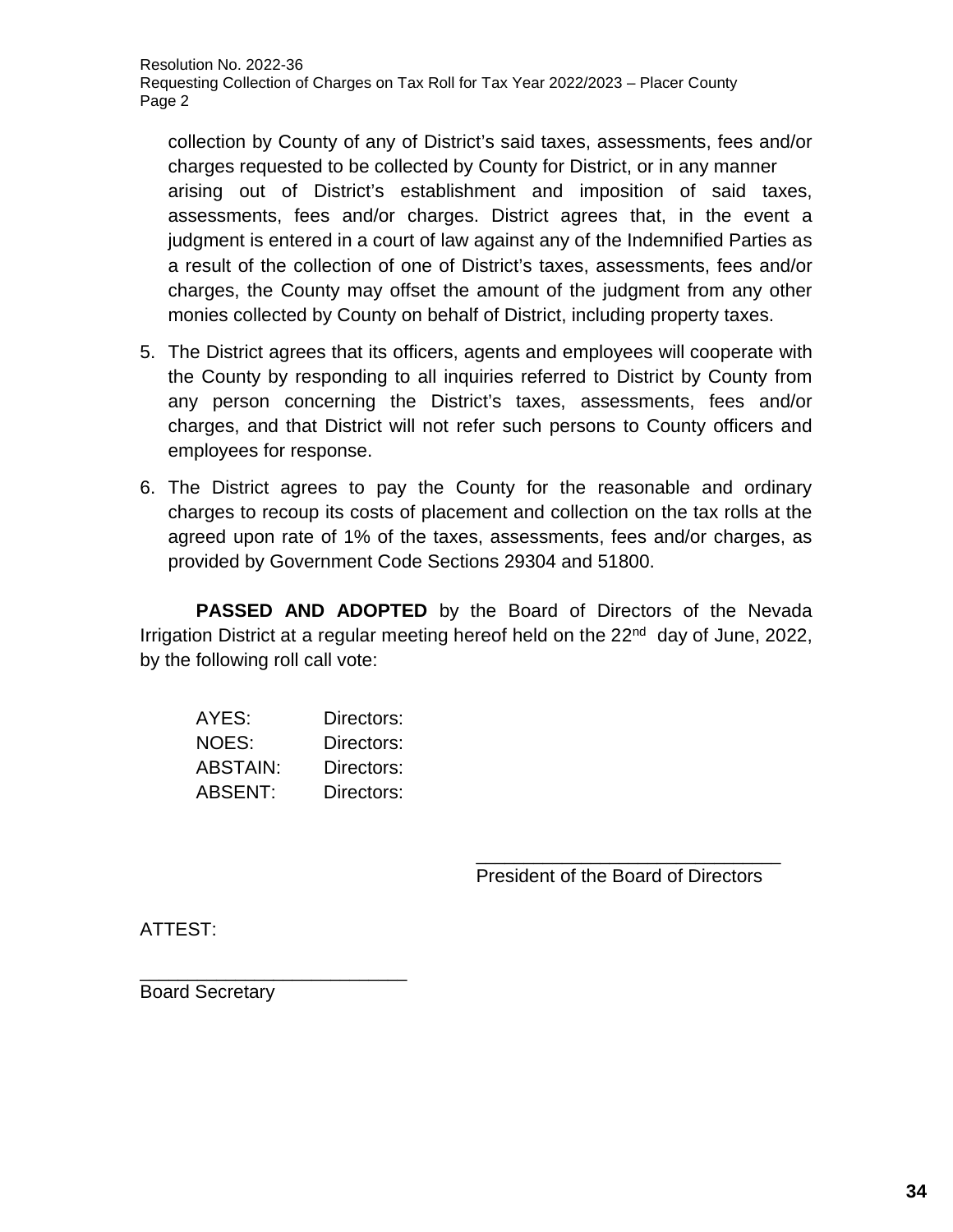# *Tax Transfer Listing Placer County 2022*

| parcel number     | <b>Amount</b> |
|-------------------|---------------|
| P0018-070-022-000 | 72.00         |
| P0018-110-028-000 | 72.00         |
| P0020-012-022-000 | 72.00         |
| P0020-012-023-000 | 72.00         |
| P0020-060-008-000 | 2902.40       |
| P0020-060-048-000 | 72.00         |
| P0020-060-064-000 | 72.00         |
| P0020-090-011-000 | 79.20         |
| P0020-100-010-000 | 72.00         |
| P0020-145-022-000 | 72.00         |
| P0020-164-036-000 | 32.16         |
| P0020-165-013-000 | 72.00         |
| P0020-167-024-000 | 198.86        |
| P0020-167-066-000 | 72.00         |
| P0020-170-033-000 | 72.00         |
| P0020-200-004-000 | 18.14         |
| P0021-170-002-000 | 1814.00       |
| P0021-190-021-000 | 198.86        |
| P0021-190-035-000 | 72.00         |
| P0021-200-051-000 | 72.00         |
| P0021-210-033-000 | 72.56         |
| P0021-210-035-000 | 72.56         |
| P0021-241-047-000 | 72.00         |
| P0021-250-029-000 | 72.00         |
| P0026-030-032-000 | 72.00         |
| P0026-030-037-000 | 72.00         |
| P0026-071-012-000 | 72.00         |
| P0026-072-036-000 | 72.56         |
| P0026-081-013-000 | 72.00         |

*Monday, June 13, 2022 Page 1 of 6*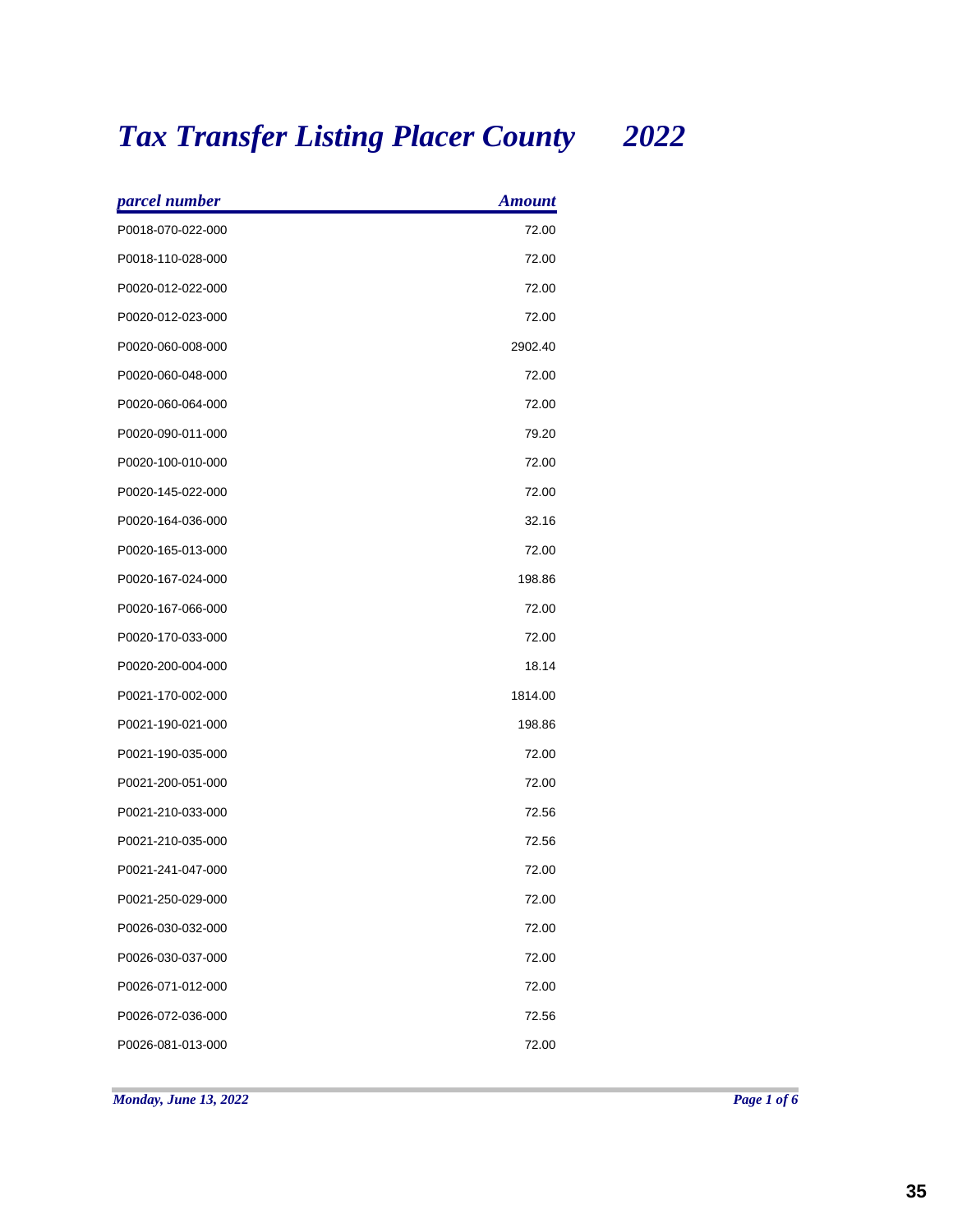| parcel number     | <b>Amount</b> |
|-------------------|---------------|
| P0026-110-013-000 | 72.00         |
| P0026-130-017-000 | 72.00         |
| P0026-150-017-000 | 72.00         |
| P0026-171-008-000 | 72.00         |
| P0026-180-007-000 | 260.00        |
| P0026-180-020-000 | 144.00        |
| P0026-190-025-000 | 29.82         |
| P0026-190-054-000 | 72.00         |
| P0026-231-018-000 | 72.00         |
| P0026-231-019-000 | 72.00         |
| P0026-260-041-000 | 72.00         |
| P0026-270-034-000 | 72.00         |
| P0026-270-041-000 | 72.56         |
| P0026-290-047-000 | 72.00         |
| P0026-320-047-000 | 72.56         |
| P0026-330-005-000 | 72.00         |
| P0026-350-031-000 | 72.00         |
| P0026-350-034-000 | 72.00         |
| P0026-350-053-000 | 72.56         |
| P0026-380-011-000 | 36.28         |
| P0026-380-035-000 | 72.00         |
| P0026-410-008-000 | 37.04         |
| P0031-020-029-000 | 79.24         |
| P0031-081-050-000 | 18.14         |
| P0031-091-018-000 | 72.00         |
| P0031-093-042-000 | 72.00         |
| P0031-140-017-000 | 198.86        |
| P0031-280-069-000 | 72.72         |
| P0031-300-012-000 | 1135.50       |
| P0031-300-022-000 | 72.00         |
| P0031-300-037-000 | 72.00         |
| P0031-300-039-000 | 144.00        |
|                   |               |

*Monday, June 13, 2022 Page 2 of 6*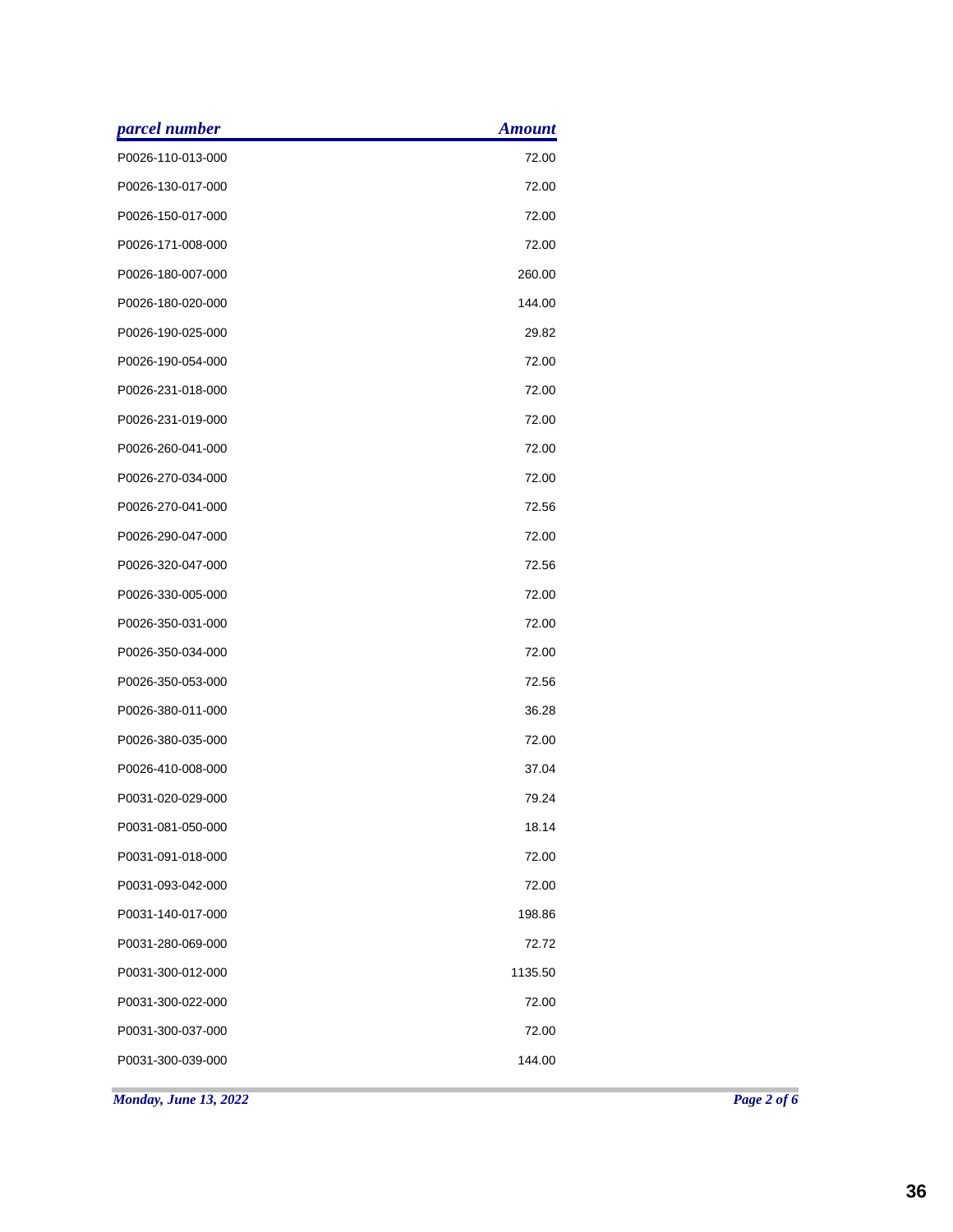| parcel number     | <b>Amount</b> |
|-------------------|---------------|
| P0031-352-011-000 | 1163.70       |
| P0031-430-055-000 | 759.74        |
| P0031-430-060-000 | 72.00         |
| P0031-440-005-000 | 72.00         |
| P0031-460-071-000 | 72.00         |
| P0031-470-014-000 | 943.74        |
| P0031-480-017-000 | 72.00         |
| P0038-021-025-000 | 72.00         |
| P0038-032-019-000 | 72.00         |
| P0038-032-067-000 | 18.14         |
| P0038-080-014-000 | 36.28         |
| P0038-080-020-000 | 72.00         |
| P0038-080-062-000 | 72.00         |
| P0038-080-064-000 | 144.00        |
| P0038-080-076-000 | 555.48        |
| P0038-080-089-000 | 304.58        |
| P0038-101-018-000 | 80.00         |
| P0038-113-007-000 | 613.50        |
| P0038-121-059-000 | 18.14         |
| P0038-170-018-000 | 36.28         |
| P0038-180-005-000 | 72.00         |
| P0038-211-026-000 | 72.00         |
| P0038-223-005-000 | 57.44         |
| P0038-330-005-000 | 72.00         |
| P0038-360-005-000 | 1205.46       |
| P0040-030-065-000 | 72.00         |
| P0040-090-035-000 | 72.00         |
| P0051-010-014-000 | 2065.66       |
| P0051-010-035-000 | 72.00         |
| P0051-030-024-000 | 849.68        |
| P0051-030-084-000 | 72.00         |
| P0051-050-028-000 | 140.50        |
|                   |               |

*Monday, June 13, 2022 Page 3 of 6*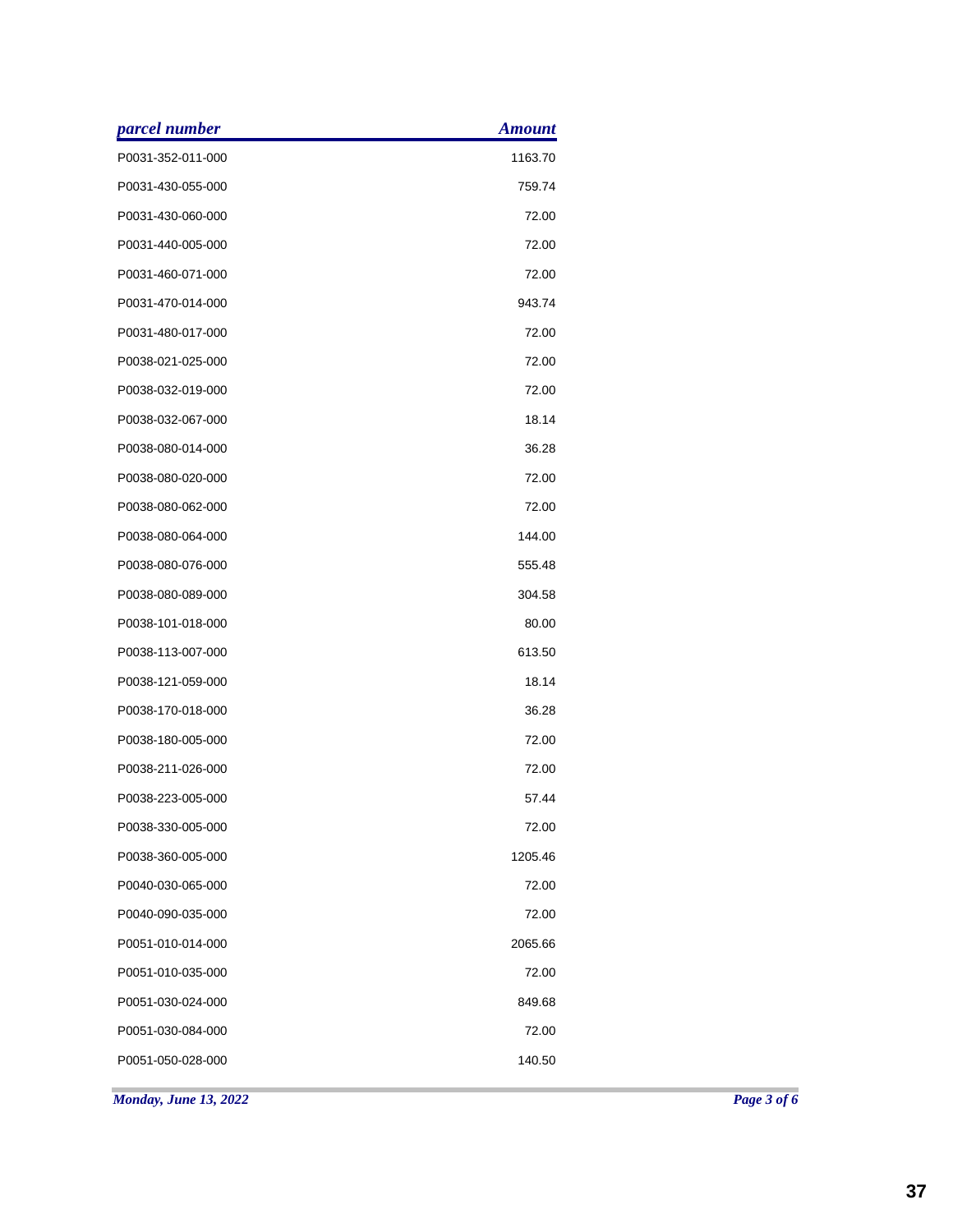| parcel number     | <b>Amount</b> |
|-------------------|---------------|
| P0051-050-060-000 | 597.34        |
| P0051-061-011-000 | 72.00         |
| P0051-070-051-000 | 72.00         |
| P0051-080-020-000 | 166.28        |
| P0051-080-025-000 | 242.80        |
| P0051-080-037-000 | 262.76        |
| P0051-080-042-000 | 72.00         |
| P0051-080-056-000 | 2379.46       |
| P0051-080-069-000 | 72.00         |
| P0051-080-093-000 | 36.28         |
| P0051-090-023-000 | 72.00         |
| P0051-090-031-000 | 36.00         |
| P0051-090-041-000 | 72.00         |
| P0051-130-016-000 | 165.62        |
| P0051-142-016-000 | 585.94        |
| P0051-180-065-000 | 36.00         |
| P0051-220-004-000 | 72.00         |
| P0051-250-001-510 | 43.98         |
| P0051-250-003-540 | 93.12         |
| P0051-250-020-530 | 409.58        |
| P0051-250-036-510 | 42.44         |
| P0051-250-038-540 | 135.94        |
| P0051-250-043-540 | 63.46         |
| P0051-260-004-540 | 305.84        |
| P0051-260-009-510 | 373.78        |
| P0051-260-027-540 | 293.98        |
| P0051-260-047-510 | 432.84        |
| P0051-260-048-520 | 315.14        |
| P0051-260-055-530 | 327.48        |
| P0051-260-062-530 | 205.94        |
| P0051-260-066-540 | 688.08        |
| P0051-260-070-540 | 271.58        |
|                   |               |

*Monday, June 13, 2022 Page 4 of 6*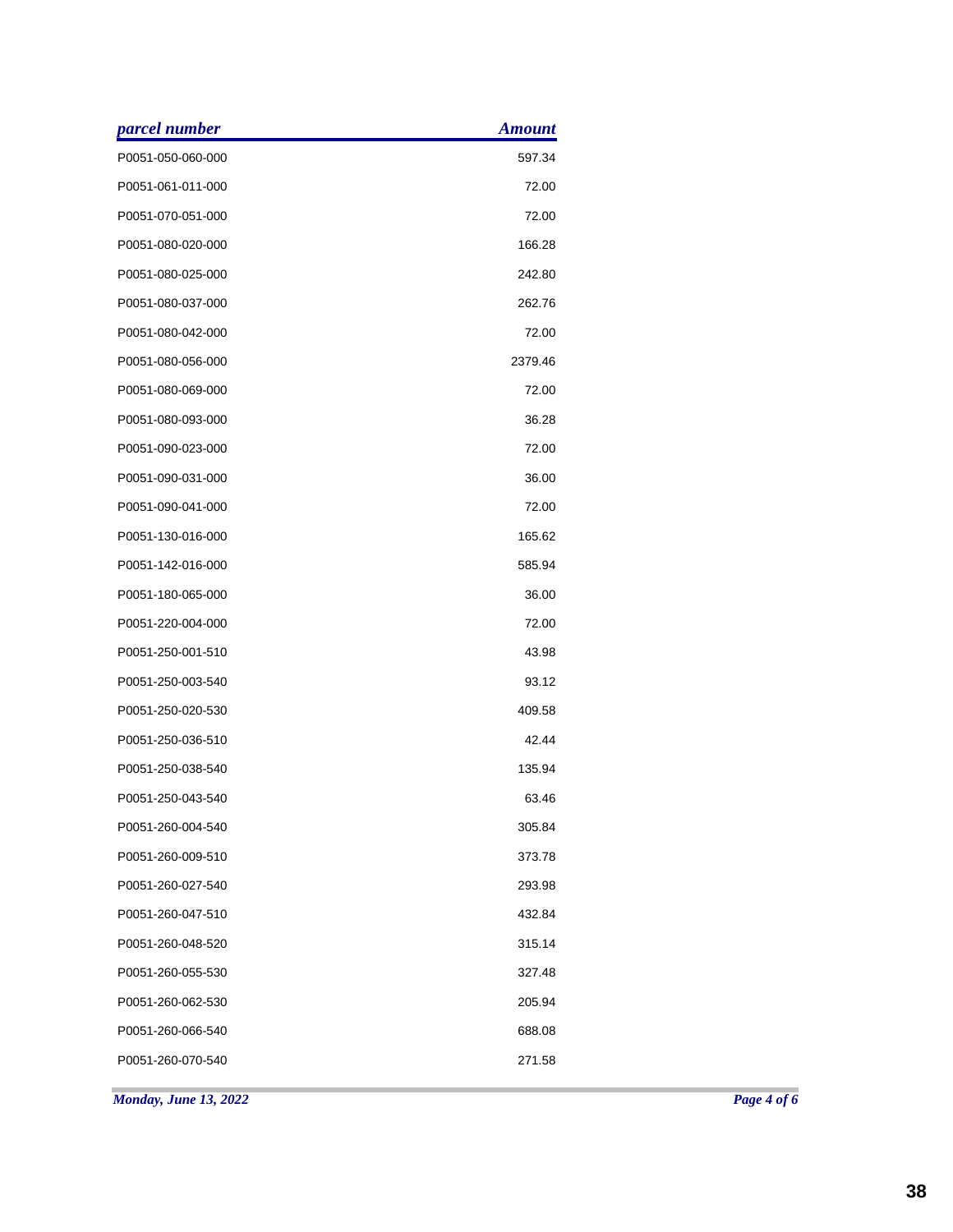| parcel number     | <b>Amount</b> |
|-------------------|---------------|
| P0051-260-080-530 | 313.20        |
| P0051-260-082-540 | 336.08        |
| P0051-260-083-530 | 313.64        |
| P0051-270-004-540 | 286.74        |
| P0051-270-005-510 | 45.88         |
| P0051-270-007-520 | 257.52        |
| P0051-270-010-540 | 318.84        |
| P0051-270-012-530 | 304.42        |
| P0051-270-014-510 | 278.20        |
| P0051-270-024-510 | 140.16        |
| P0051-270-024-540 | 370.02        |
| P0051-270-032-510 | 396.12        |
| P0051-270-035-520 | 43.98         |
| P0051-270-038-540 | 267.80        |
| P0051-360-016-000 | 43.70         |
| P0051-360-024-000 | 498.44        |
| P0051-420-017-000 | 715.46        |
| P0051-430-029-000 | 335.98        |
| P0051-460-014-000 | 301.80        |
| P0052-102-056-000 | 445.58        |
| P0052-270-017-000 | 120.00        |
| P0052-340-008-000 | 50.04         |
| P0052-340-016-000 | 94.18         |
| P0052-350-037-000 | 18.60         |
| P0052-470-001-000 | 144.00        |
| P0075-040-026-000 | 18.14         |
| P0075-040-074-000 | 72.00         |
| P0075-040-089-000 | 18.14         |
| P0075-050-001-000 | 72.00         |
| P0075-050-002-000 | 72.00         |
| P0075-050-019-000 | 72.00         |
| P0075-050-051-000 | 72.00         |
|                   |               |

*Monday, June 13, 2022 Page 5 of 6*